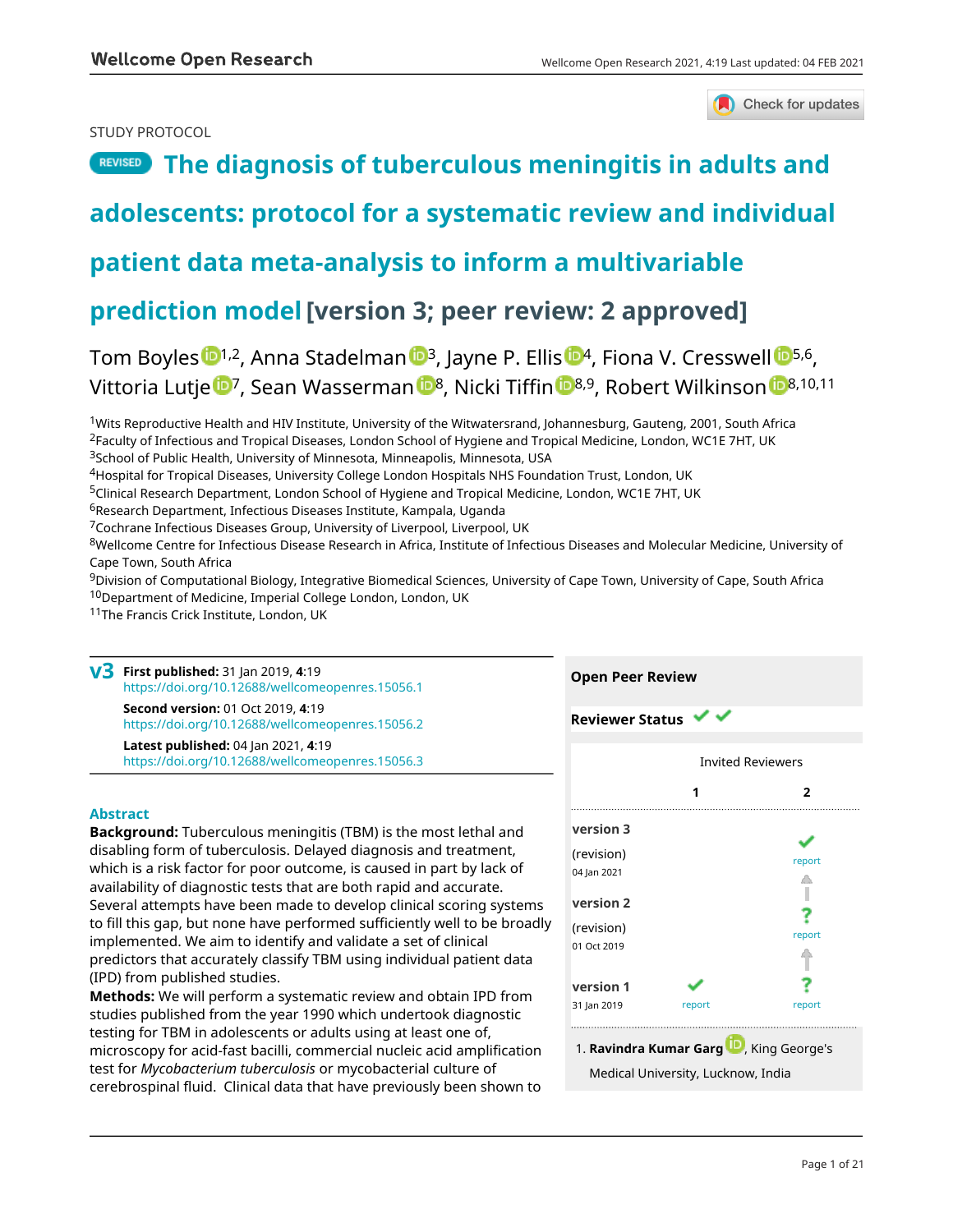be associated with TBM, and can inform the final diagnosis, will be requested. The data-set will be divided into training and test/validation data-sets for model building. A predictive logistic model will be built using a training set with patients with definite TBM and no TBM. Should it be warranted, factor analysis may be employed, depending on evidence for multicollinearity or the case for including latent variables in the model.

**Discussion:** We will systematically identify and extract key clinical parameters associated with TBM from published studies and use a 'big data' approach to develop and validate a clinical prediction model with enhanced generalisability. The final model will be made available through a smartphone application. Further work will be external validation of the model and test of efficacy in a randomised controlled trial.

### **Keywords**

Tuberculous meningitis, multivariable prediction rule, machine learning, diagnostics



This article is included in the [The Francis Crick](https://wellcomeopenresearch.org/gateways/crick)

[Institute](https://wellcomeopenresearch.org/gateways/crick) gateway.



This article is included in the [Wellcome Centre](https://wellcomeopenresearch.org/gateways/cidri) [for Infectious Diseases Research in Africa](https://wellcomeopenresearch.org/gateways/cidri) [\(CIDRI-Africa\)](https://wellcomeopenresearch.org/gateways/cidri) gateway.

**Corresponding author:** Tom Boyles [\(tboyles@wrhi.ac.za](mailto:tboyles@wrhi.ac.za))

**Author roles: Boyles T**: Conceptualization, Methodology, Project Administration, Writing – Original Draft Preparation, Writing – Review & Editing; **Stadelman A**: Methodology, Writing – Original Draft Preparation, Writing – Review & Editing; **Ellis JP**: Methodology, Writing – Original Draft Preparation, Writing – Review & Editing; **Cresswell FV**: Methodology, Writing – Original Draft Preparation, Writing – Review & Editing; **Lutje V**: Methodology, Writing – Original Draft Preparation, Writing – Review & Editing; **Wasserman S**: Methodology, Writing – Original Draft Preparation, Writing – Review & Editing; **Tiffin N**: Methodology, Writing – Original Draft Preparation, Writing – Review & Editing; **Wilkinson R**: Writing – Review & Editing

**Competing interests:** No competing interests were disclosed.

**Grant information:** This work was supported by Wellcome [210772; 104803; 203135; FC0010218].

*The funders had no role in study design, data collection and analysis, decision to publish, or preparation of the manuscript.*

**Copyright:** © 2021 Boyles T *et al*. This is an open access article distributed under the terms of the [Creative Commons Attribution License,](http://creativecommons.org/licenses/by/4.0/) which permits unrestricted use, distribution, and reproduction in any medium, provided the original work is properly cited.

**How to cite this article:** Boyles T, Stadelman A, Ellis JP *et al.* **The diagnosis of tuberculous meningitis in adults and adolescents: protocol for a systematic review and individual patient data meta-analysis to inform a multivariable prediction model [version 3; peer review: 2 approved]** Wellcome Open Research 2021, **4**:19 <https://doi.org/10.12688/wellcomeopenres.15056.3>

**First published:** 31 Jan 2019, **4**:19<https://doi.org/10.12688/wellcomeopenres.15056.1>

2. **Kym I.E. Snell** [,](https://orcid.org/0000-0001-9373-6591) Keele University, Keele, UK

Any reports and responses or comments on the article can be found at the end of the article.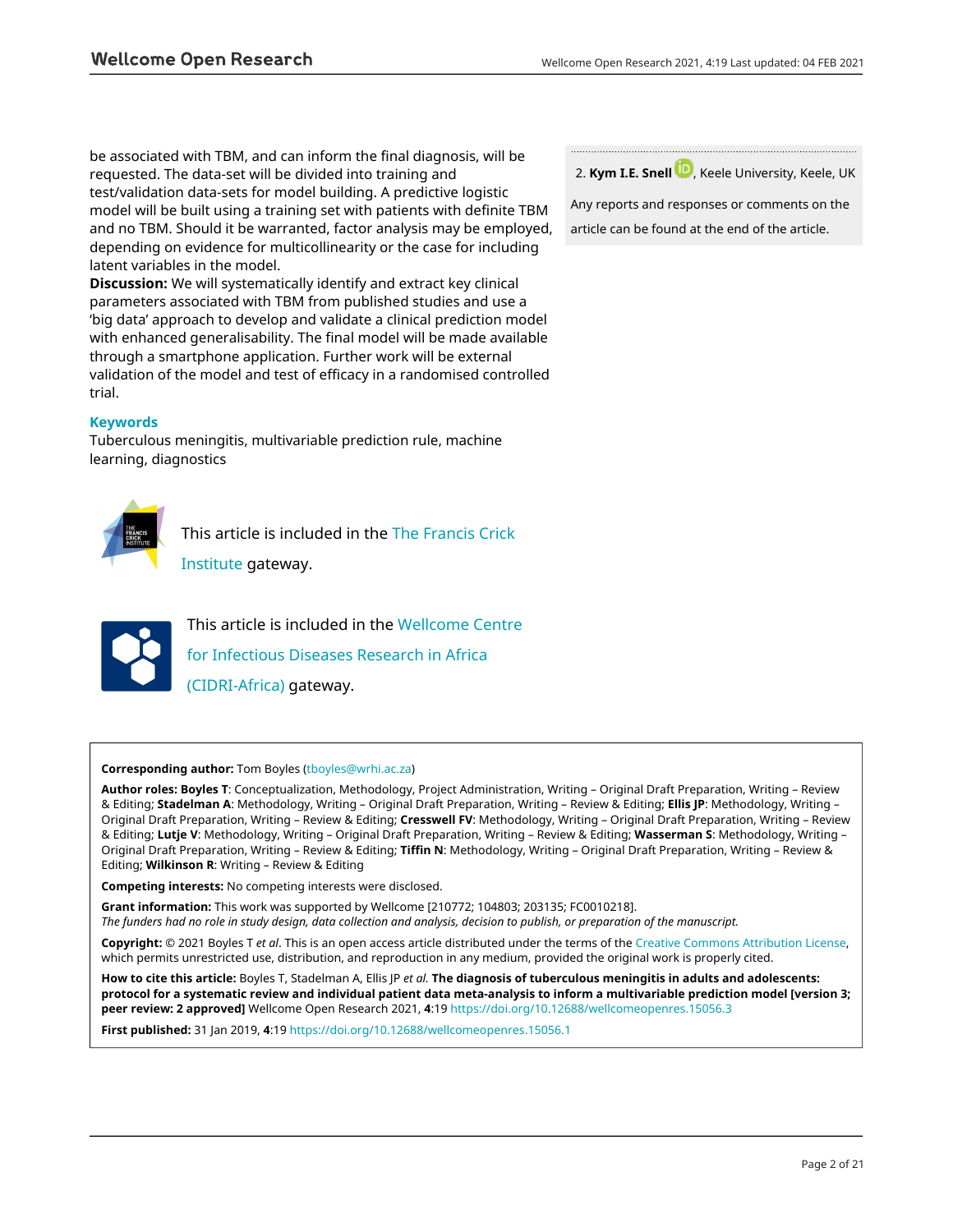### **Amendments from Version 2** *REVISED*

The data synthesis section has been completely re-written based on reviewer comments.

**Any further responses from the reviewers can be found at the end of the article**

### **Introduction**

Tuberculosis remains a major global health problem, with the most lethal and disabling form being tuberculous meningitis (TBM), of which there are more than 100,000 new cases each year<sup>1</sup>. Mortality is high, particularly in children and patients who are co-infected with  $HIV-1<sup>2</sup>$  $HIV-1<sup>2</sup>$  $HIV-1<sup>2</sup>$ . The diagnosis is often delayed by the insensitive and lengthy culture technique required for disease confirmation, with delayed diagnosis and treatment being important risk factors for poor outcome<sup>1</sup>. Recently introduced nucleic acid amplification tests (NAATs) allow more rapid detection of TBM. Pooled specificity of 98.0% and 90% for Xpert MTB/RIF and Xpert MTB/RIF Ultra respectively, suggest that they are effective rule-in tests with the potential to speed up diagnosis and reduce unnecessary treatments for alternative conditions in some patients. However, the pooled sensitivity is 71.1% and 90% respectively, which is even lower for patients with HIV  $(58\% \text{ to } 81\%)$ <sup>3</sup>. Given the extremely high mortality if treatment is withheld from patients with TBM, these values are unlikely to be sufficient evidence to withhold treatment when negative in most patients. Improved strategies to rapidly and accurately diagnose TBM are urgently needed<sup>[1](#page-7-0)</sup>.

A major stumbling block in TBM research had been the absence of a single reference standard test or standardised diagnostic criteria. In 2010, a committee of 41 international experts in the field developed consensus case definitions for TBM for use in clinical research<sup>[4](#page-7-0)</sup>. These case definitions have helped to standardise research but are not appropriate for use in routine clinical care as they depend on variables such as cerebrospinal fluid (CSF) culture results, which can take up to 6 weeks to become positive and may include brain imaging, which is not available in many resource constrained settings.

Another approach to improving rapid diagnosis in TBM, particularly in resource-limited settings where the majority of cases occur, is to develop and validate multivariable prediction models. At least 10 models have been published for the diagnosis of TBM, but a major limitation is that their performance is variable in different populations and settings<sup>[1](#page-7-0)</sup>. A major reason for heterogeneous model performance across different settings and populations is case mix variation, which refers to the distribution of important predictor variables such as HIV status and age, and the prevalence of TBM. Case mix variation across different settings or populations can lead to genuine differences in the performance of a prediction model, even when the true predictor effects are consistent (that is, when the effect of a particular predictor on outcome risk is the same regardless of the study population)<sup>5</sup>.

Recent studies have shown how big datasets can be used to examine heterogeneity and improve the predictive performance

of a model across different populations, settings, and subgroups $6-8$ . Individual patient data meta-analysis is preferred to aggregate data meta-analysis, as risk scores can be generated and validated, and multiple individual level factors can be examined in combination<sup>[9](#page-7-0)</sup>.

### **Objectives**

- 1. Conduct a systematic review to identify studies that applied systematic diagnostic strategies for TBM in adolescents and adults presenting with meningitis
- 2. Establish an international collaboration among TBM research groups who are willing to provide individual patient data (IPD)
- 3. Use IPD to develop a clinical prediction model that estimates the probability of TBM in adolescent and adults, based on clinical and laboratory data that is routinely available within 48 hours of initial evaluation

Secondary objectives include an assessment of the number and quality of studies addressing the diagnosis of TBM, as well as an analysis of demographic and clinical characteristics of cases and non-cases of TBM.

### **Protocol**

A systematic review and IPD meta-analysis will be performed according to Preferred Reporting Items for Systematic review and Meta-Analysis of IPD (PRISMA-IPD) guidelines<sup>[10](#page-7-0)</sup>.

### Identification of studies

Potentially eligible studies will be identified by an extensive search of electronic databases, manual search of reference lists and by contacting researchers with interest and expertise in meningitis who may have access to unpublished studies.

We have designed a broad search strategy to maximise sensitivity. We will combine medical subject heading (MeSH) and free text terms to identify relevant studies, see [Table 1](#page-3-0). We will search Medline (accessed via PubMed), Africa-Wide Information and CINAHL (both accessed via EBSCO Host). We will not limit our searches by geographical location. The search will be restricted to studies published after 01 January 1990 and in English. The detailed search strategies will be presented in an online supplementary appendix. Reference lists of the selected articles and reviews will be searched manually to identify additional relevant studies.

### Types of studies

*Inclusion criteria*

- Randomized controlled trials, cross-sectional studies, and observational cohort studies
- Participants presenting to care with clinical meningitis
- Use of at least 1 of microscopy for acid-fast bacilli, commercial nucleic acid amplification test (NAAT) for *Mycobacterium tuberculosis* or mycobacterial culture of CSF to diagnose TBM
- Study includes a minimum of 10 participants aged  $\geq 13$ years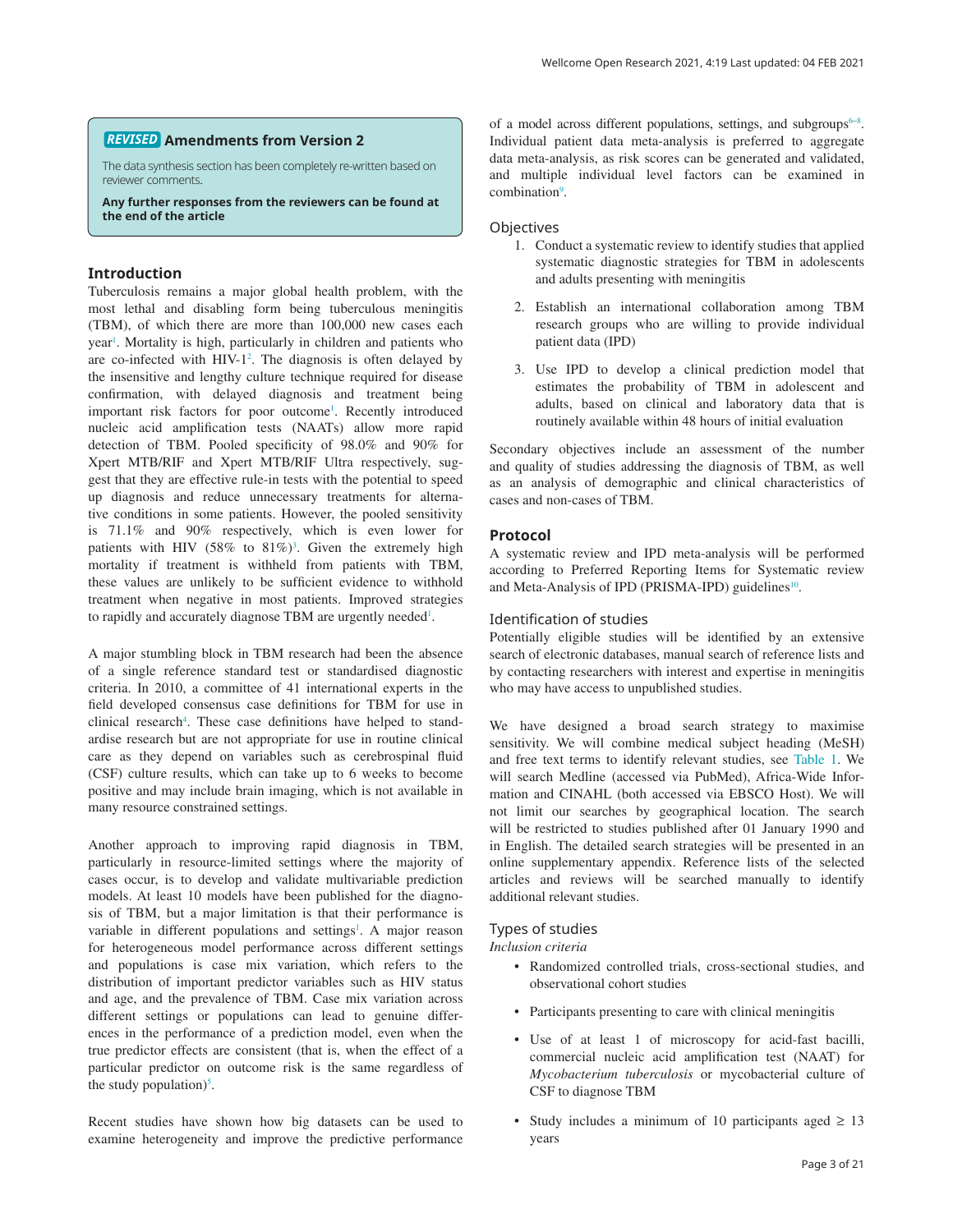| Search Query |                                                                                                                                              |
|--------------|----------------------------------------------------------------------------------------------------------------------------------------------|
| #1           | Search tuberculosis meningitis Field: Title/Abstract                                                                                         |
| #2           | Search "tuberculosis, meningeal"[MeSH]                                                                                                       |
| #3           | Search cerebral tuberculosis Field: Title/Abstract                                                                                           |
| #4           | Search "brain tuberculosis" Field: Title/Abstract                                                                                            |
| #5           | Search TBM Field: Title/Abstract                                                                                                             |
| #6           | Search ((((tuberculosis meningitis) OR "tuberculosis, meningeal"[MeSH Terms]) OR<br>"cerebral tuberculosis") OR "brain tuberculosis") OR TBM |
| #7           | Search "Diagnosis"[Majr]                                                                                                                     |
| #8           | Search diagnosis or diagnostic Field: Title/Abstract                                                                                         |
| #9           | Search "clinical scores" or "clinical scoring" Field: Title/Abstract                                                                         |
| #10          | Search "Research Design"[Mesh]                                                                                                               |
| #11          | Search predictor* or predictive Filters: Field: Title/Abstract                                                                               |
| #12          | Search "clinical predict*" Field: Title/Abstract                                                                                             |
| #13          | Search "clinical feature*" Field: Title/Abstract                                                                                             |
| #14          | Search (((#13 OR ((#12) OR ((#11) OR ((#10) OR ((#9) OR #8 OR #7 Filters: Humans                                                             |
| #15          | Search #14 AND #6 Filters: Humans                                                                                                            |
|              |                                                                                                                                              |

### <span id="page-3-0"></span>**Table 1. Proposed search terms.**

#### *Exclusion criteria*

- Case-control studies and case reports/series of patients with confirmed TBM
- Participants taking anti-TB drugs at the time of their evaluation
- Non-English articles
- Studies published before 1990
- Full text unable to be located
- Studies not in humans

### Screening and study selection

Duplicate studies will be removed. Study selection will follow the process described in the Cochrane Handbook of Systematic Reviews and PRISMA-IPD statements<sup>[10](#page-7-0)</sup>. Two investigators will independently screen titles and abstracts to remove irrelevant studies. Full text review will be performed on the remaining studies to determine eligibility. Any disagreements will be resolved by consensus or in consultation with a third reviewer.

### Data extraction

Data will be extracted on a proforma, independently by two review authors on study level variables: study setting and dates; contact details; inclusion criteria and exclusion criteria, and number of patients. Corresponding authors of studies identified as eligible after full text review will be contacted with a request to provide anonymised individual patient data. IPD for variables that have previously been shown to be predictive of TBM[1](#page-7-0) and competing diagnoses will be requested, [Table 2](#page-4-0). Investigators will be requested to share their anonymised data after obtaining a signed agreement.

### Data management

Investigators will be asked to share anonymised individual patient data, preferably electronically using encrypted files and other secure data transfer technologies using standardised data collection forms. Only study collaborators will have access to the combined IPD data available in Box. Box Secure Storage is a cloud storage and collaboration service configured to meet the security standards for HIPAA data. Data will remain stored in Box for the duration of the study and will not be used or sold for any commercial purpose.

### Authorship

Authors providing IPD will be asked to nominate co-authors to expand the expertise of the review group, including review of preliminary findings and manuscript authorship. The number of co-authors will depend on the amount of data supplied, 1 author for <100 patients, 2 authors for >100 and <250 patients, and 3 authors for >250 patients.

### Quality assessment

Quality assessment in terms of risk of bias and applicability for each included study will be performed according the QUADAS-2 tool for diagnostic accuracy studies<sup>11</sup>. This tool comprises 4 domains: patient selection, index test, reference standard, and flow and timing. Each domain is assessed in terms of risk of bias, and the first 3 domains are also assessed in terms of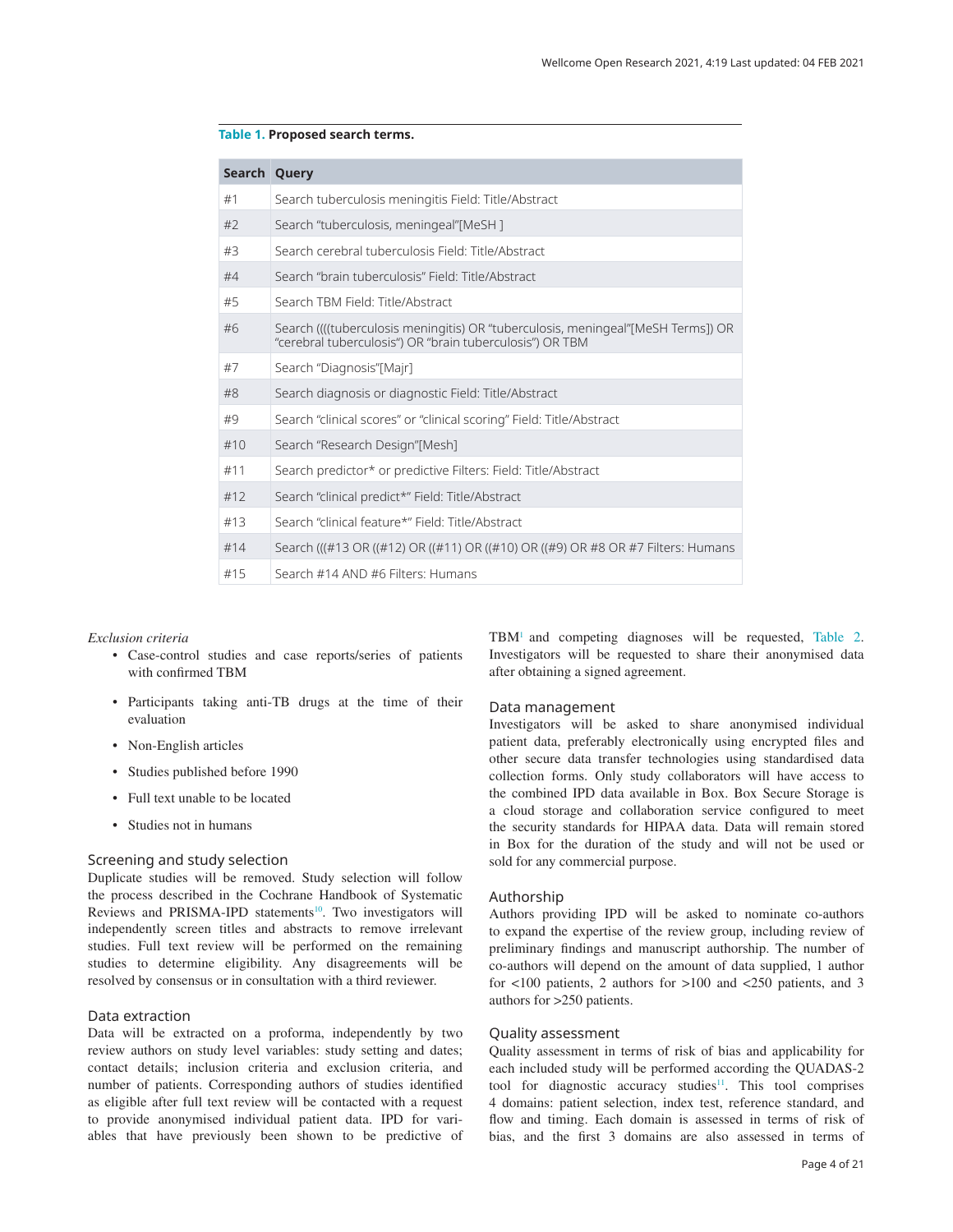<span id="page-4-0"></span>**Table 2. Individual patient data that will be requested from authors.** LAM= lipoarabinomannan NAAT= nucleic acid amplification test.

| <b>Clinical data at presentation</b>                                                                                                                                                                                                                                           | <b>Laboratory results</b><br>(blood)                                                | <b>Laboratory results (CSF)</b>                                                                                                                                                                                                                                                                                                                                                                                                                                                                                  |
|--------------------------------------------------------------------------------------------------------------------------------------------------------------------------------------------------------------------------------------------------------------------------------|-------------------------------------------------------------------------------------|------------------------------------------------------------------------------------------------------------------------------------------------------------------------------------------------------------------------------------------------------------------------------------------------------------------------------------------------------------------------------------------------------------------------------------------------------------------------------------------------------------------|
| • Age $*$<br>$\cdot$ Sex*<br>• Presence of extrapyramidal movements*<br>• Presence of neck stiffness*<br>• Duration of symptoms*<br>• Focal neurological deficit (including cranial nerve palsy) $*$<br>• Temperature $*$<br>• Glasgow Coma Scale $*$<br>$\bullet$ AVPU score* | HIV sero-status*<br>Total leukocytes*<br>$CD4$ count*<br>$\cdot$ Glucose*           | • Appearance $*$<br>• Total leukocytes*<br>Total neutrophils*<br>Total lymphocytes*<br>$\bullet$<br>Protein*<br>$Glucose*$<br>$\bullet$<br>• Gram stain*<br>• Adenosine deaminase activity*<br>Bacterial culture<br>• India ink stain $\star$<br>• Cryptococcal antigen <sup>*</sup> and culture<br>Microscopy for acid-fast bacilli<br>Mycobacterial culture<br>• NAAT for Mycobacterium tuberculosis<br>• NAAT for any virus<br>• Syphilis serology*<br>• Any other test informing an alternative<br>diagnosis |
| Laboratory results (urine, sputum and serous<br>effusions)                                                                                                                                                                                                                     | <b>Radiological</b><br>investigations                                               | <b>Autopsy</b>                                                                                                                                                                                                                                                                                                                                                                                                                                                                                                   |
| $\bullet$ Urine LAM*<br>• Microscopy for acid-fast bacilli*<br>• Mycobacterial culture<br>• NAAT for Mycobacterium tuberculosis*                                                                                                                                               | • Chest X-ray*<br>Abdominal ultrasound<br>scan<br>$\bullet$ CT brain<br>• MRI brain | • Histological results from autopsy                                                                                                                                                                                                                                                                                                                                                                                                                                                                              |

\*Factors chosen*a priori* to be used to develop the initial model.

concerns regarding applicability. Signalling questions are included to help judge risk of bias.

### Data synthesis

1. Descriptive analysis of available parameters, data completeness check, and IPD meta-analysis.

The contributing datasets will be reviewed for sample size, available variables and data completeness, to inform the selection of a modelling approach. A descriptive analysis will be undertaken to understand similarities and differences between the contributing datasets. Participant characteristics and clinical features [\(Table 1](#page-3-0)) will be summarized for each contributing dataset and compared across datasets using chi-square, t-tests, or non-parametric methods as warranted.

### 2. Selection of Candidate Predictors

The objective of this step will be to reduce the number of variables that go into the development of the TBM prediction model. Prior studies have indicated several predictive variables such as

- Symptom duration prior to presentation at the hospital (days)
- CSF leukocytes
- CSF neutrophil (%)
- CSF glucose
- CSF protein

We aim to include these variables in the predictive model as "primary predictors" in an effort to retain the variables that are the most predictive of TBM diagnosis as well as easily acquired in low resource settings. Primary predictors will be assessed for missingness, imputed if missing (see Step 3 for more detail), and will be used in predictive model development. Other variables that we would like to include, as "secondary predictors" are,

- Age
- Sex
- Blood glucose
- Blood leukocytes
- **Country**
- HIV status

We aim to include the above secondary predictors in an effort to explore their predictive value of diagnosing TBM. The secondary predictors have been selected based on prior published diagnostic algorithms. They will be assessed for missingness and imputed if missing (see Step 3 for more detail)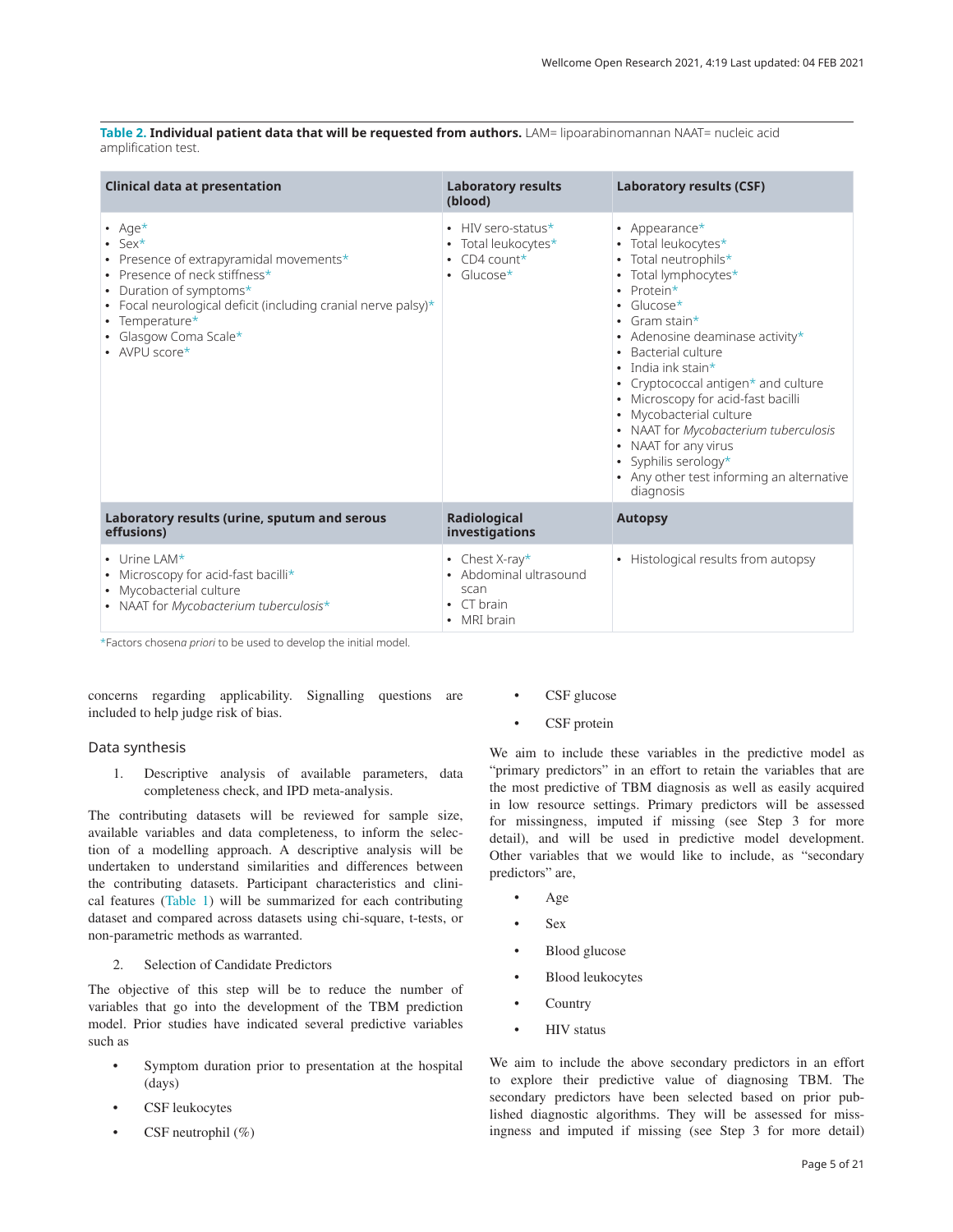but may or may not be included in the final algorithm if their addition to the algorithm does not result in better predictive performance. It is also possible that age, sex, country, and HIV status could explain case-mix variation.

We will also consider employing methods such as principal component analysis and joint individual variation explained<sup>12</sup> to identify the variables that explain most of the variation in TBM diagnosis to retain in the final model(s).

3. Multiple Imputation for missing data

Multiple imputation for this study will be carried out within contributing datasets that have <65% missing data for the primary and select secondary predictors; blood glucose and blood leukocytes. Characteristics of participants with 10–64.99% missing data will be summarized and compared to those with 'complete' data (<10% missing data) to explore the nature of missingness and identify auxiliary variables that could later inform imputation. Comparison characteristics include sex, age, survival time (days), outcome, diagnosis, and TBM case status (definite, probable, possible, not-TBM). If there is no clear pattern of missingness, the data will be assumed missing at random and imputed. After imputation, the fraction of missing information (FMI) statistic will be estimated in the modeling step to ensure that the imputation model is well specified<sup>13</sup>. It is not always reasonable to assume predictors missing ≥65% of data are missing at random. Therefore, we will attempt to determine the underlying mechanism of missingness and not impute for these predictors if the missingness cannot be accounted for by another variable with complete information or if the missing data appear to be missing not at random.

Auxiliary variables such as sex and age, which are typically predictive of most biological values, will be used to help inform imputation. Further auxiliary variables for each missing predictor will be selected based on biologic plausibility. For example, missing CSF glucose will be informed by blood glucose. After auxiliary variables are identified for each missing primary or secondary predictor, missing data will be imputed within each contributing dataset (i.e. not informed with data from other contributing datasets.

Multiple imputation will be carried out in R using the MICE package. Patients with TBM and other types of meningitis are typically acutely ill, therefore we are expecting skewed values for all the biologic metrics and will be utilizing the chained equations approach in the MICE package. We will impute 20 datasets for each missing variable.

### 4. Developing a Predictive Model

After that we will build a predictive algorithm via IPD meta-analysis using a logistic regression model for the diagnosis of TB[M7](#page-7-0) . The first step is to estimate the predictor–outcome associations from the available studies in order to assess heterogeneity in predictors across studies. Predictors that have homogenous predictor-outcome associations will be prioritized in model inclusion, but we will not exclude variables that have heterogenous predictor-outcome relationships across studies. All predictors will be included in a model with a stratified intercept for each study to underscore the baseline predictor-outcome value of each of the predictors in the different contributing datasets<sup>7</sup>. We will also develop a model with a stratified intercept for each country (pooling datasets from the same country) for the purposes of external validation and implementation after the model is developed.

All the data collected from the systematic review will be used in the development of the clinical prediction tool. The objective of this step is to develop three different prediction models. The first model will be developed using logistic regression with backward stepwise variable selection (p-value threshold of  $(0.1)^{14,15}$ . This is the modeling approach used in prior clinical prediction tools developed for TBM. The second model will be developed using the IPD meta-analysis framework with a stratified intercept for country<sup>7</sup>. As discussed earlier, this approach is appropriate for these data as it encompasses information from multiple contributing datasets in the development of the tool. The final model will be developed using machine learning techniques such as classification and regression trees or random forest classifier analysis.

#### 5. Testing the model for internal validity

The model(s) will be internally validated using the bootstrap and internal-external cross validation approaches. Bootstrap validation is the process for which observations from within each contributing dataset are sampled with replacement to go into the development of the model, the model development analyses are repeated, and then this model is internally validated in the original datasets<sup>16,17</sup>. This validation step will give information of optimism and overfitting. Internal-external cross validation approach is a multiple validation approach that accounts for multiple datasets by rotating which are used toward model development and validation<sup>[7](#page-7-0)</sup>. Each contributing dataset will be excluded from the available set, and the remainder will be used to develop the diagnostic model; the excluded study will then be used to validate the model externally. This process will be repeated with each study being omitted in turn, allowing the consistency of the developed model and its performance to be examined on multiple occasions.

Performance of the developed model(s) will be assessed using calibration and discrimination, metrics for model fit. Calibration is defined as the agreement between observed outcomes and predictions<sup>18</sup>. We will use the ratio of predicted (expected) to observed outcomes, otherwise known as E/O, to assess model calibration. Ideally, the ratio should be close to 1, which represents a calibrated model<sup>7</sup>. Calibration is also related to goodness-of-fit, which relates to the ability of a model to fit a given set of data[18.](#page-8-0) The Hosmer-Lemeshow goodness-of-fit test is often used to assess goodness-of-fit with binary outcome data, which can be graphically displayed in a calibration plot. Usually, patients are grouped by decile of predicted probability. A better calibrated model will have the average prediction value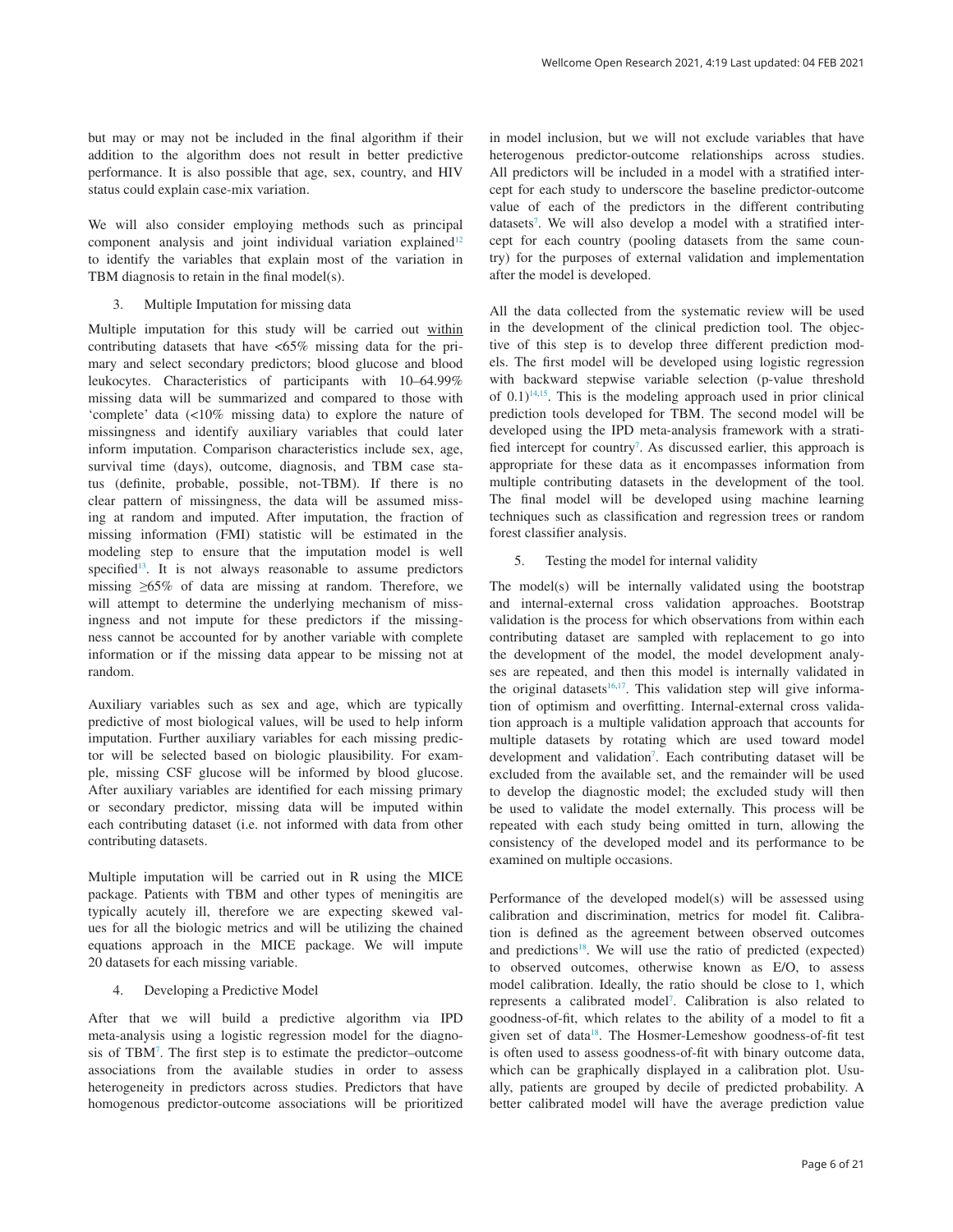within each decile falling along a 45 degree line in the plot, where the true probability in each decile (y-axis) is equal to the average predicted probability for that group  $(x-axis)^{18}$ .

Discrimination is defined as the ability to generate predictions that discriminate between those with and those without the outcome (e.g. TBM vs not-TBM diagnosis) $18$ . We can assess discrimination using a receiver operating characteristic (ROC) curve, which plots the sensitivity (true positive rate) against 1 – specificity (false-positive rate) for consecutive cutoffs for the probability of an outcome (i.e. TBM diagnosis). For the bootstrap approach, ROC curves will be produced as an average for the models that are bootstrapped, and discrimination will be compared using the area under the curve (AUC) c-statistic. For the internal-external cross validation approach, discrimination will be estimated in each study that is excluded from development. The AUC can be interpreted as the probability that a patient with the outcome is given a higher probability of the outcome by the model than a randomly chosen patient without the outcom[e18.](#page-8-0) The higher the AUC, represented by the curve closer to the upper left-hand corner (higher sensitivity and specificity), the better the model is at predicting the outcome, in this case TBM diagnosis. Furthermore, ROC curves are often used in diagnostic research to quantify the diagnostic value of a test over its whole range of possible cutoffs for classifying patients as positive vs. negative<sup>18</sup>. The curves trend to the upper left corner when the distributions of predictions are more separate between those with and without the outcome.

Optimism or "overfitting" is where the model fits the data so well that it is not valid for new subjects, a key threat to internal validity that needs to be addressed throughout the internal validation process. Model performance statistics are generated and then optimism-corrected by taking the apparent performance and subtracting the optimism. The optimism for a particular statistic is calculated by repeating the model development in each bootstrap sample, calculating the performance in the bootstrap sample (where it will be optimistic), and then applying that model back to the original dataset (acting as a validation dataset). After repeating this process 100–200 times, the average of the differences between these model performance statistics is the estimate of optimism.

As discussed, high optimism is indicative of overfitting, which can be corrected via shrinkage. Shrinkage is defined as the regression of coefficients towards zero as a way to improve model performanc[e18](#page-8-0). Although we do not anticipate that we will need to employ this method to correct for overfitting because we will have completed the data reduction step described in step 3 above, we will validate the necessity of the shrinkage approach when assessing model optimism.

In addition to assessing model calibration and discrimination, the Brier score will be used to assess overall model performance. The Brier score measures the accuracy of probabilistic predictions, which is a combination of both calibration and discrimination<sup>[18,19](#page-8-0)</sup>. The Brier score calculates the squared differences between actual outcomes and predictions. For a model, the Brier score can range from 0% for a perfect model to 0.25 for a non-informative model. A Brier score will be generated from the model developed in the original dataset.

After the internal validation process, we will select model(s) that perform well and calculate the overall sensitivity, specificity, positive predictive value, and negative predictive to assess the accuracy of the model(s) in predicting TBM. Due to the high mortality among unstable TBM patients a 10% predictive probability will be used as a threshold of a positive case status<sup>20</sup>. Any predictive probability equal to or above  $10\%$  will be sufficient to treat a patient for tuberculosis since the outcome of not treating TBM is almost always death $20$ .

6. Sensitivity analysis

We will perform the following sensitivity analyses to explore the contributions of risk of bias on the final model(s):

- Exclude studies that investigated all patients for TBM regardless of other CSF findings (co-infection). This is important for discerning which clinical characteristics are predictive of TBM or other meningitis-causing diseases.
- Develop the prediction model(s) with different TBMcase status groupings. Confirmed TBM and non-TBM cases will remain as such in model development with probable and possible cases shifting to either category. The model will be developed with the following case status groupings:
	- Confirmed TBM vs. probable, possible, and non-TBM
	- Confirmed and probable TBM vs. possible and non-TBM
	- Confirmed, probable, and possible TBM vs. non-TBM

 We will compare the observed heterogeneity, clustering, predictor selection, and model performance between the models developed with the above case groupings. This is important for two reasons. First, shifting the threshold of inclusion or TBM "caseness" could provide further insight into the misclassification of cases as a result of poor diagnostic strategies for TBM. Second, including the information from probable and possible TBM cases in model development would result in a more applicable model for probable and possible cases, with the intention that the model could better predict TBM for these persons.

• Conduct a misclassification bias analysis. This step is important since there is no "gold-standard" diagnostic criteria for TBM diagnosis so there is likely misclassification bias. Many of the diagnostic methods used to ascertain TBM, such as TB culture in CSF, have known sensitivities and specificities that will be used towards reclassifying cases. Model(s) will be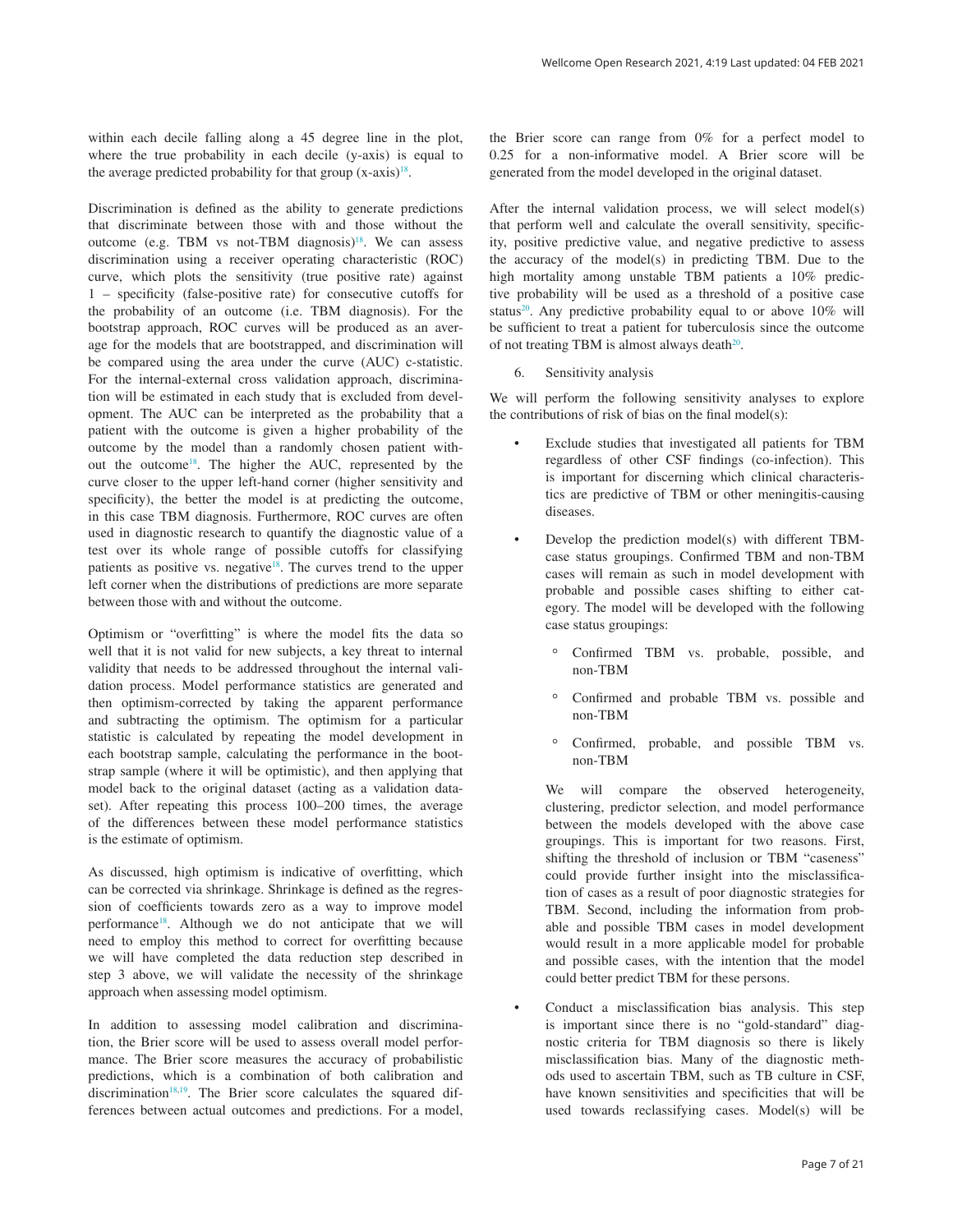<span id="page-7-0"></span>developed with the reclassified case statuses and compared to the model(s) developed with the original case classification.

We will also assess risk of bias for each included study using the QUADAS-2 tool<sup>11</sup>. This tool comprises four domains: participant selection, predictor measurement, and outcome definition and measurement. Each domain is assessed in terms of risk of bias and are also assessed in terms of concerns regarding applicability. Signaling questions are included to help judge risk of bias.

### **Registration**

This review is registered with PROSPERO, number [CRD42018110501.](https://www.crd.york.ac.uk/prospero/display_record.php?RecordID=110501)

### **Presenting and reporting of results**

We will report the results according to the Preferred Reporting Items for a Systematic Review and Meta-analysis of Individual Participant Data Statement (PRISMA-IPD)<sup>10</sup>. This will include a flow diagram to summarise the study selection process and detail the reasons for exclusion of studies screened as full text. We will publish our search strategy and quality-scoring tool as supplementary documents. Quantitative data will be presented in evidence tables of individual studies as well as in summary tables. We plan to report on quality scores and risk of bias for each eligible study. This may be tabulated and accompanied by narrative summaries. A descriptive analysis of the strength of evidence assessment will be reported. The final prediction model(s), that is, the variable-selected model(s) with the highest area under the receiver operating characteristic curve (AUC), will be implemented in a Smart phone application and a Web-based calculator and graphically depicted using nomograms.

### **Discussion**

TBM is a serious public health concern with delayed diagnosis and treatment being important risk factors for poor outcome<sup>1</sup>. At least 10 attempts have been made to develop clinical prediction models to aid the rapid diagnosis of TBM but none have been broadly successful. The aim of this project is to combine data from multiple sources to develop and internally validate a novel clinical prediction model, which will be made easily available as a smart phone application and a Web-based calculator. By combining data from multiple geographical locations and using advanced machine learning techniques it is hoped that we can develop a model that is broadly generalizable around the world. Further work will involve external validation of the model(s) and testing in randomised controlled trials.

### **Ethics**

No specific ethical approval has been sought for this systematic review. Authors who submit IPD will be asked to confirm that the dissemination of anonymised data was included in the original patient consent document.

#### **Data availability**

Underlying data

No data is associated with this article.

#### Reporting guidelines

Figshare: PRISMA-P checklist for The diagnosis of tuberculous meningitis in adults and adolescents: protocol for a systematic review and individual patient data meta-analysis to inform a multivariable prediction model, [https://doi.org/10.6084/](https://dx.doi.org/10.6084/m9.figshare.7628639.v1) [m9.figshare.7628639.v1](https://dx.doi.org/10.6084/m9.figshare.7628639.v1)

Data are available under the terms of the [Creative Commons](https://creativecommons.org/licenses/by/4.0/legalcode)  [Attribution 4.0 International license](https://creativecommons.org/licenses/by/4.0/legalcode) (CC-BY 4.0).

#### **References**

- 1. Wilkinson RJ, Rohlwink U, Misra UK, *et al.*: **Tuberculous meningitis.** *Nat Rev Neurol.* 2017; **13**(10): 581–98. **PubMed [Abstract](http://www.ncbi.nlm.nih.gov/pubmed/28884751)** | **[Publisher](http://dx.doi.org/10.1038/nrneurol.2017.120) Full Text**
- 2. Thwaites GE, van Toorn R, Schoeman J: **Tuberculous meningitis: more questions, still too few answers.** *Lancet Neurol.* 2013; **12**(10): 999–1010. **PubMed [Abstract](http://www.ncbi.nlm.nih.gov/pubmed/23972913)** | **[Publisher](http://dx.doi.org/10.1016/S1474-4422(13)70168-6) Full Text**
- 3. Boyles TH, Thwaites GE: **Appropriate use of the Xpert® MTB/RIF assay in suspected tuberculous meningitis.** *Int J Tuberc Lung Dis.* 2015; **19**(3): 276–7. **PubMed [Abstract](http://www.ncbi.nlm.nih.gov/pubmed/25686133)** | **[Publisher](http://dx.doi.org/10.5588/ijtld.14.0805) Full Text**
- 4. Marais S, Thwaites G, Schoeman JF, *et al.*: **Tuberculous meningitis: a uniform case definition for use in clinical research.** *Lancet Infect Dis.* 2010; **10**(11): 803–12. **PubMed [Abstract](http://www.ncbi.nlm.nih.gov/pubmed/20822958)** | **[Publisher](http://dx.doi.org/10.1016/S1473-3099(10)70138-9) Full Text**
- 5. Riley RD, Ensor J, Snell KI, *et al.*: **External validation of clinical prediction models using big datasets from e-health records or IPD meta-analysis: opportunities and challenges.** *BMJ.* 2016; **353**: i3140. **PubMed [Abstract](http://www.ncbi.nlm.nih.gov/pubmed/27334381)** | **[Publisher](http://dx.doi.org/10.1136/bmj.i3140) Full Text** | **[Free](http://www.ncbi.nlm.nih.gov/pmc/articles/4916924) Full Text**
- 6. Ahmed I, Debray TPA, Moons KGM, *et al.*: **Developing and validating risk prediction models in an individual participant data meta-analysis.** *BMC Med Res Methodol.* 2014; **14**: 3. **PubMed [Abstract](http://www.ncbi.nlm.nih.gov/pubmed/24397587)** | **[Publisher](http://dx.doi.org/10.1186/1471-2288-14-3) Full Text** | **[Free](http://www.ncbi.nlm.nih.gov/pmc/articles/3890557) Full Text**
- 7. Debray TPA, Moons KGM, Ahmed I, *et al.*: **A framework for developing, implementing, and evaluating clinical prediction models in an individual**

**participant data meta-analysis.** *Stat Med.* 2013; **32**(18): 3158–80. **PubMed [Abstract](http://www.ncbi.nlm.nih.gov/pubmed/23307585)** | **[Publisher](http://dx.doi.org/10.1002/sim.5732) Full Text**

- 8. Jolani S, Debray TPA, Koffijberg H, *et al.*: **Imputation of systematically missing predictors in an individual participant data meta-analysis: a generalized approach using MICE.** *Stat Med.* 2015; **34**(11): 1841–63. **PubMed [Abstract](http://www.ncbi.nlm.nih.gov/pubmed/25663182)** | **[Publisher](http://dx.doi.org/10.1002/sim.6451) Full Text**
- 9. Riley RD, Lambert PC, Abo-Zaid G: **Meta-analysis of individual participant data: rationale, conduct, and reporting.** *BMJ.* 2010; **340**: c221. **PubMed [Abstract](http://www.ncbi.nlm.nih.gov/pubmed/20139215)** | **[Publisher](http://dx.doi.org/10.1136/bmj.c221) Full Text**
- 10. Stewart LA, Clarke M, Rovers M, *et al.*: **Preferred Reporting Items for Systematic Review and Meta-Analyses of individual participant data: the PRISMA-IPD Statement.** *JAMA.* 2015; **313**(16): 1657–65. **PubMed [Abstract](http://www.ncbi.nlm.nih.gov/pubmed/25919529)** | **[Publisher](http://dx.doi.org/10.1001/jama.2015.3656) Full Text**
- 11. Whiting PF, Rutjes AWS, Westwood ME, *et al.*: **QUADAS-2: a revised tool for the quality assessment of diagnostic accuracy studies.** *Ann Intern Med.* 2011; **155**(8): 529–36. **PubMed [Abstract](http://www.ncbi.nlm.nih.gov/pubmed/22007046)** | **[Publisher](http://dx.doi.org/10.7326/0003-4819-155-8-201110180-00009) Full Text**
- 12. Kaplan A, Lock EF: **Prediction With Dimension Reduction of Multiple Molecular Data Sources for Patient Survival.** *Cancer Inform.* 2017; **16**: 1176935117718517. **PubMed [Abstract](http://www.ncbi.nlm.nih.gov/pubmed/28747816)** | **[Publisher](http://dx.doi.org/10.1177/1176935117718517) Full Text** | **[Free](http://www.ncbi.nlm.nih.gov/pmc/articles/5510774) Full Text**
- 13. Madley-Dowd P, Hughes R, Tilling K, *et al.*: **The proportion of missing data should not be used to guide decisions on multiple imputation.** *J Clin*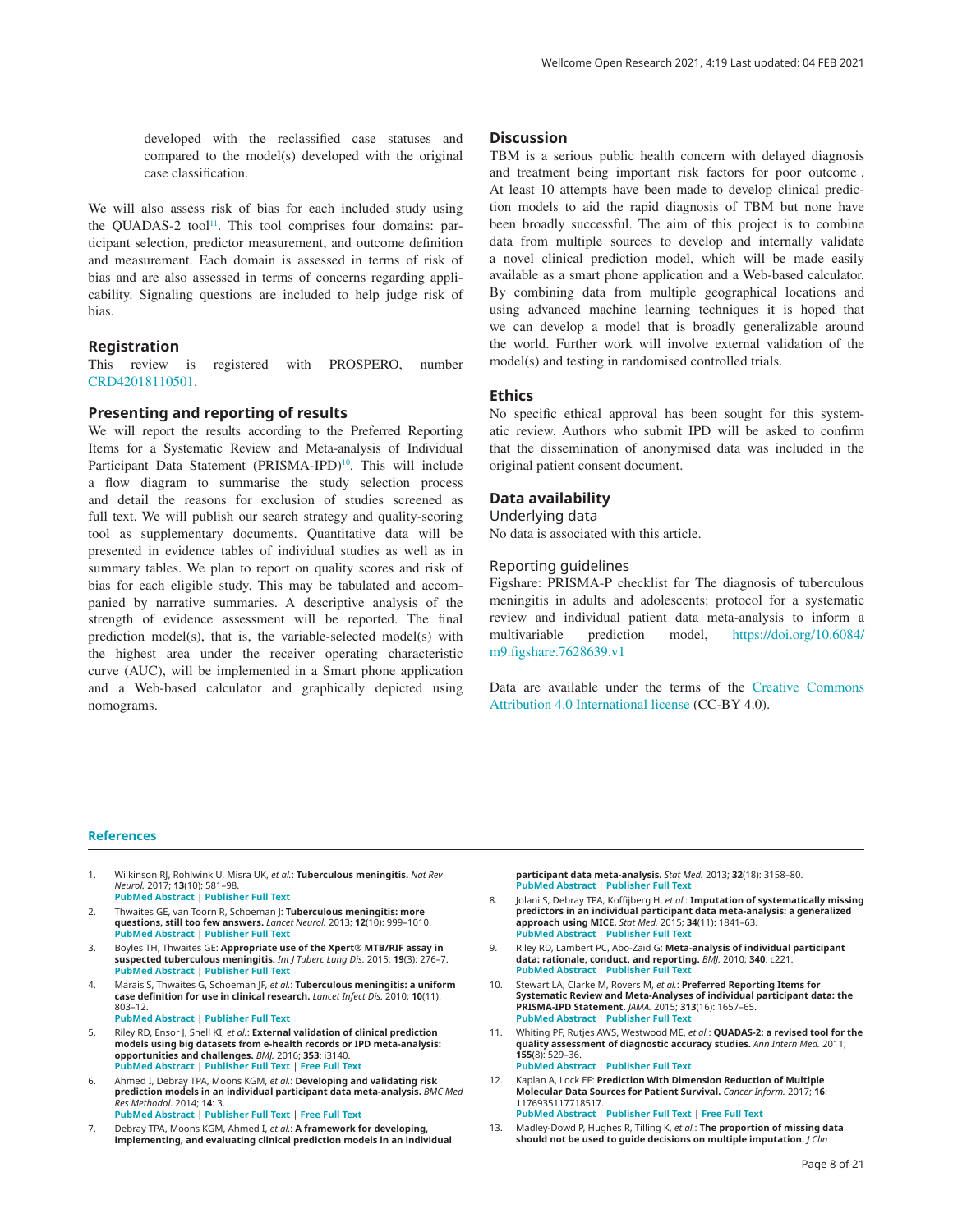<span id="page-8-0"></span>*Epidemiol.* 2019; **110**: 63–73. **PubMed [Abstract](http://www.ncbi.nlm.nih.gov/pubmed/30878639)** | **[Publisher](http://dx.doi.org/10.1016/j.jclinepi.2019.02.016) Full Text** | **[Free](http://www.ncbi.nlm.nih.gov/pmc/articles/6547017) Full Text**

- 14. Moons KGM, Altman DG, Reitsma JB, *et al.*: **Transparent Reporting of a** multivariable prediction model for Individual Prognosis or Diagnosis<br>(TRIPOD): explanation and elaboration. *Ann Intern Med.* 2015; 162(1): W1–73.<br>PubMed [Abstract](http://www.ncbi.nlm.nih.gov/pubmed/25560730) | [Publisher](http://dx.doi.org/10.7326/M14-0698) Full Text
- 15. Sauerbrei W, Royston P, Binder H: **Selection of important variables** and determination of functional form for continuous predictors in<br>multivariable model building. Stat Med. 2007; **26**(30): 5512–28. **PubMed [Abstract](http://www.ncbi.nlm.nih.gov/pubmed/18058845)** | **[Publisher](http://dx.doi.org/10.1002/sim.3148) Full Text**
- 16. Steyerberg EW, Bleeker SE, Moll HA, *et al.*: **Internal and external validation** of predictive models: a simulation study of bias and precision in small<br>samples. / *Clin Epidemiol.* 2003; 56(5): 441–7.<br>PubMed [Abstract](http://www.ncbi.nlm.nih.gov/pubmed/12812818) | [Publisher](http://dx.doi.org/10.1016/S0895-4356(03)00047-7) Full Text
- 17. Kim JH: **Estimating classification error rate: Repeated cross-validation, repeated hold-out and bootstrap.** *Comput Stat Data An.* 2009; **53**(11): 3735–45. **[Publisher](http://dx.doi.org/10.1016/j.csda.2009.04.009) Full Text**
- 18. Steyerberg EW: **Clinical prediction models: a practical approach to**<br>**development, validation, and updating**. New York: Springer; 1 online<br>resource. SpringerLink (Online service), 2009; xxviii, 497. **[Publisher](http://dx.doi.org/10.1007/978-0-387-77244-8) Full Text**
- 19. Brier GW: **The Statistical Theory of Turbulence and the Problem of Diffusion in the Atmosphere.** *J Meteorol.* 1950; **7**(4): 283–90. **[Publisher](http://dx.doi.org/10.1175/1520-0469(1950)007<0283:tstota>2.0.co;2) Full Text**
- 20. Boyles T, Locatelli I, Senn N, *et al.*: **Determining clinical decision thresholds for HIV-positive patients suspected of having tuberculosis.** *Evid Based Med.* 2017; **22**(4): 132–8. **PubMed [Abstract](http://www.ncbi.nlm.nih.gov/pubmed/28716809)** | **[Publisher](http://dx.doi.org/10.1136/ebmed-2017-110718) Full Text**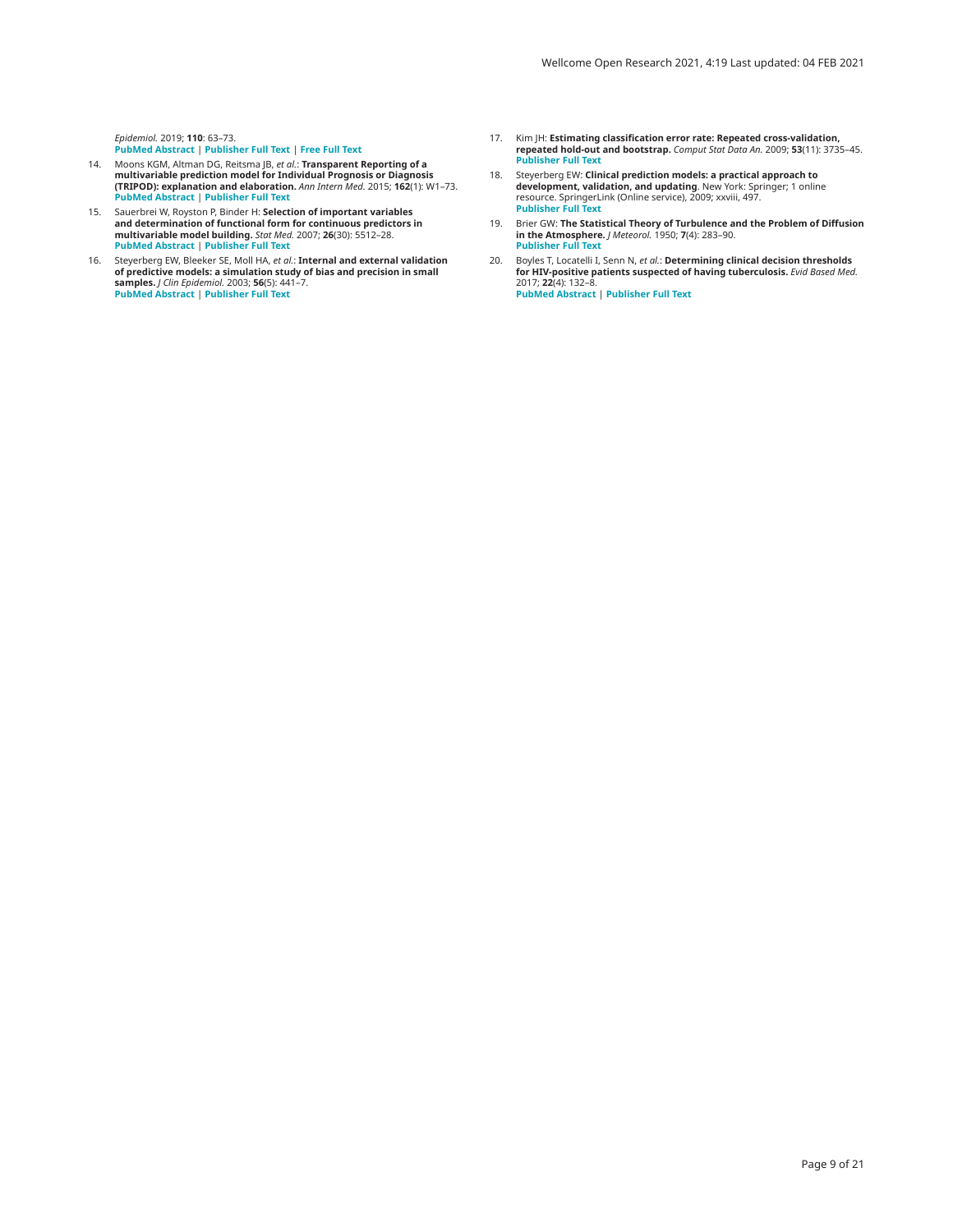# **Open Peer Review**

## **Current Peer Review Status:**

**Version 3**

Reviewer Report 04 February 2021

<https://doi.org/10.21956/wellcomeopenres.18198.r41935>

**© 2021 Snell K.** This is an open access peer review report distributed under the terms of the [Creative Commons](https://creativecommons.org/licenses/by/4.0/) [Attribution License](https://creativecommons.org/licenses/by/4.0/), which permits unrestricted use, distribution, and reproduction in any medium, provided the original work is properly cited.



## **Kym I.E. Snell**

Centre for Prognosis Research, School of Medicine, Keele University, Keele, UK

I thank the authors for taking my previous comments on board and addressing many of my concerns. The method section is vastly improved in this latest version. I hope that the authors will consider using risk of bias tools and reporting guidelines developed specifically for diagnostic (and prognostic) model studies such as PROBAST and TRIPOD. An extension for TRIPOD covering clustered data (including IPDMAs) is also underway and likely to be published prior to this study being written up.

I wish the group the best of luck with their research.

*Competing Interests:* No competing interests were disclosed.

*Reviewer Expertise:* Biostatistics, prediction modelling and IPD-MA

**I confirm that I have read this submission and believe that I have an appropriate level of expertise to confirm that it is of an acceptable scientific standard.**

## **Version 2**

Reviewer Report 25 October 2019

<https://doi.org/10.21956/wellcomeopenres.16866.r36627>

**© 2019 Snell K.** This is an open access peer review report distributed under the terms of the [Creative Commons](https://creativecommons.org/licenses/by/4.0/) [Attribution License](https://creativecommons.org/licenses/by/4.0/), which permits unrestricted use, distribution, and reproduction in any medium, provided the original work is properly cited.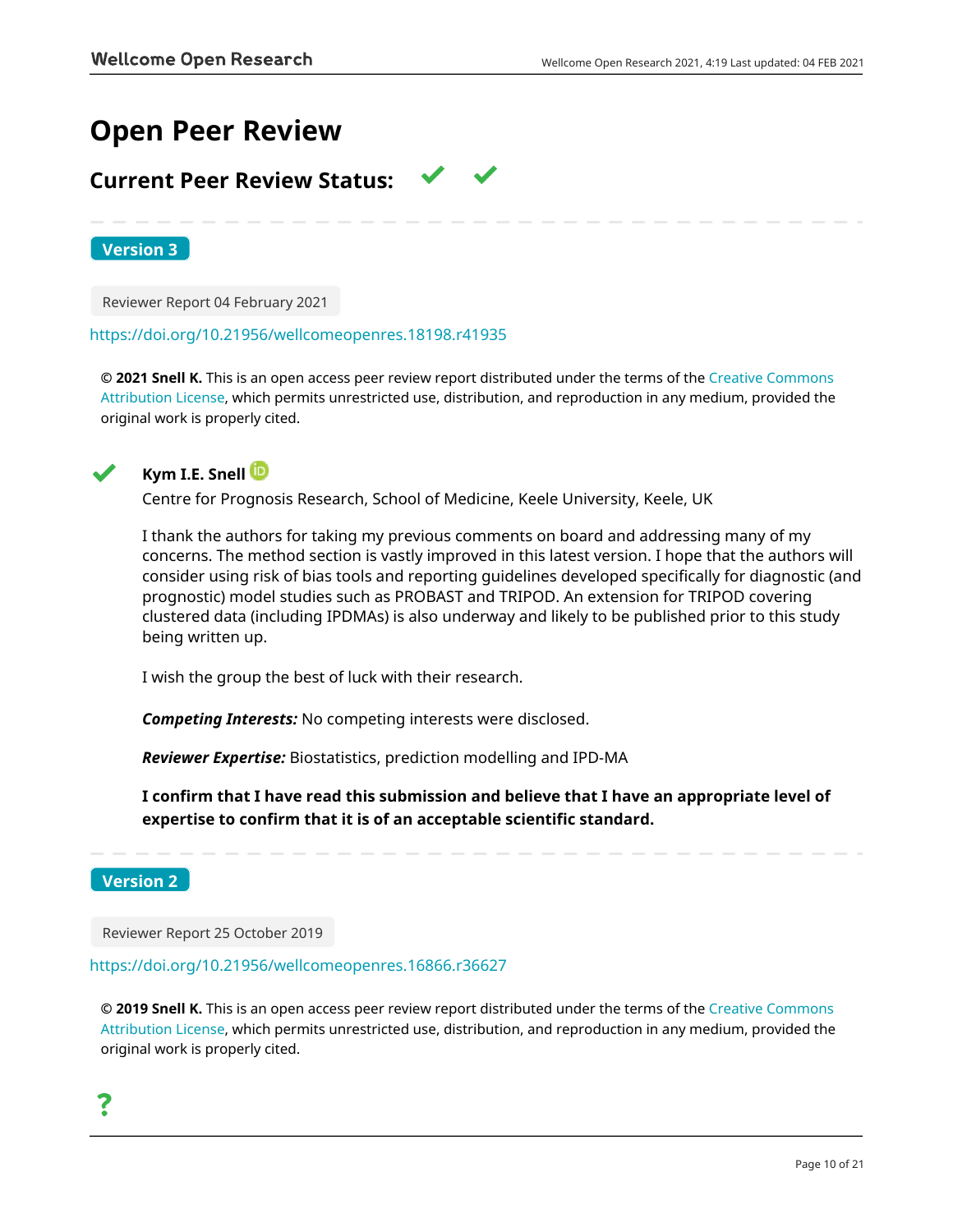## **Kym I.E. Snell**

Centre for Prognosis Research, School of Medicine, Keele University, Keele, UK

The authors have addressed some of my previous comments. However, there are several points that I have to still query.

Firstly, I think there has been some confusion in the use of the terms 'case-mix variation' and heterogeneity. As the project includes an IPD-MA, I was referring to differences in case-mix across studies and heterogeneity in performance across studies in line with text in the introduction. Therefore, some of the changes to the protocol are rather confusing.

If the authors intend to look at heterogeneity in predictor effects, their approach (a stratified intercept model with fixed effect for the predictor effect) will not allow them to investigate this as the predictor effect is fixed. If heterogeneity in predictor effects is of interest, then I would suggest placing a random effect on the predictor effect allowing the slope to change by study and reporting estimates of heterogeneity. If this is not of interest, then please remove mention of investigating heterogeneity in predictor effects.

It is not clear what is meant by 'We will also use this method to assess predictor heterogeneity by HIV status, WHO region, and TB burden within each country'? Do you mean evaluate predictors within subgroups of these factors, fit interactions between predictors and these effects, or something else?

I'm also rather confused by the suggestion of classification and regression trees, supervised and unsupervised ML, LCA in relation to case-mix variation. These are just different statistical techniques that can be used to investigate clustering of individuals (by characteristics) and doesn't explicitly say how different studies will be used or what the objective is.

The methods for model development and validation are still vague and suggest to me that the data from multiple studies will be combined and treated as a single dataset rather than as an IPD-MA (accounting for clustering by study). IPD-MA can be very challenging, however there is a lot of guidance on how to conduct them, particularly by T. Debray and R. Riley. Sadly, much of the guidance has either not been considered or been ignored. If using regression modelling, clustering by study could be accounted for by using a random intercept or stratified intercept. It is then also important to decide how the model would be implemented i.e. what intercept would be used for validation in a new study or for new patients in practice (Debray *et al.*, 2013[1](jar:file:/work/f1000research/webapps/ROOT/WEB-INF/lib/service-1.0-SNAPSHOT.jar!/com/f1000research/service/export/pdf/#rep-ref-36627-1))? I am not aware of how clustering can be accounted for when using methods such as CART.

I have some concern about the decision not to impute for missing data, especially given the list of 28 predictors of interest and no minimum sample size that they aim to achieve. In my experience, expecting to receive datasets with 28 predictors of interest is incredibly optimistic. It is more likely that both systematically missing data and partially missing data will be a challenge. If every dataset was missing just one of those variables, there would be no data left to use. It often ends up being a compromise between the number of predictors (and which ones are) considered and the number of datasets included. If then also not imputing for partially missing data, further data is lost and predictor effects may be biased (e.g. only severe cases get certain tests). This could affect your target population and result in models that are not applicable to the population of interest.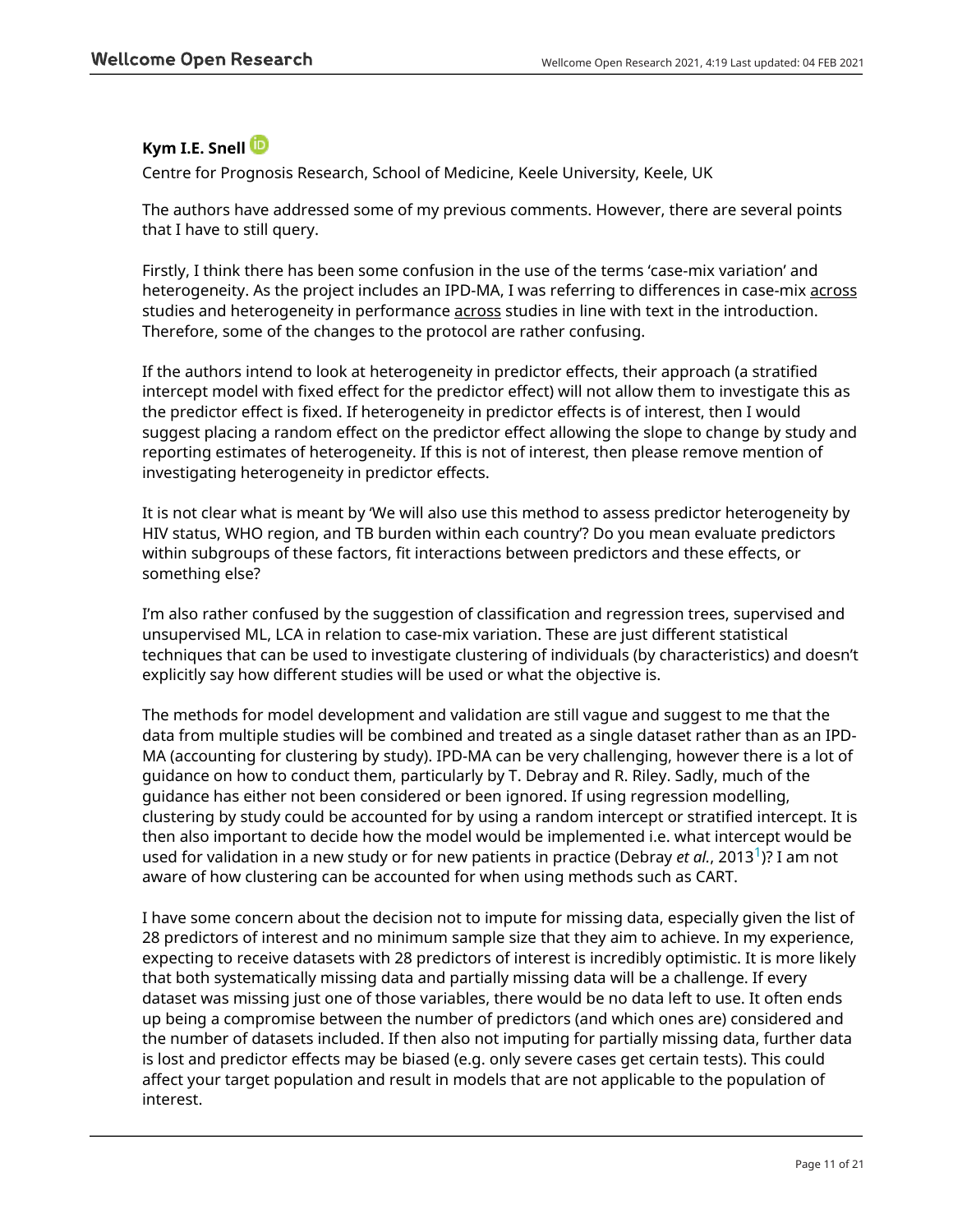Regarding the decision to develop the model in only confirmed TBM and non-TBM patients, I would think that the target population would include probable and possible TBM and therefore there would be an applicability issue if the model was developed using an unrepresentative subgroup of patients (Moons *et al.*, 2019[2](jar:file:/work/f1000research/webapps/ROOT/WEB-INF/lib/service-1.0-SNAPSHOT.jar!/com/f1000research/service/export/pdf/#rep-ref-36627-2)). These probable and possible cases are also often the individuals in which a prediction model has the most potential to be useful. Other options to consider are to include them with one or the other of confirmed TBM and non-TBM so as not to exclude them. Sensitivity may be to change which outcome they're grouped with.

Finally the description of bootstrap validation is not correct. Optimism is not a statistic as such but can be estimated for each performance statistic of interest. The 'optimism-corrected' statistics are then calculated as apparent minus optimism. The optimism for a particular statistic is calculated by repeating the model development in each bootstrap sample, calculating the performance in the bootstrap sample (where it will be optimistic) and also applying that model back to the original dataset (acting as a validation dataset). Repeat lots of times and the average of the differences between these is the estimate of optimism. Estimating optimism by bootstrapping is sufficient, no need to calculate for other validation approaches like IECV.

## **References**

1. Debray TP, Moons KG, Ahmed I, Koffijberg H, et al.: A framework for developing, implementing, and evaluating clinical prediction models in an individual participant data meta-analysis.*Stat Med*. 2013; **32** (18): 3158-80 [PubMed Abstract](http://www.ncbi.nlm.nih.gov/pubmed/23307585) | [Publisher Full Text](https://doi.org/10.1002/sim.5732)

2. Moons K, Wolff R, Riley R, Whiting P, et al.: PROBAST: A Tool to Assess Risk of Bias and Applicability of Prediction Model Studies: Explanation and Elaboration. *Annals of Internal Medicine*. 2019; **170** (1). [Publisher Full Text](https://doi.org/10.7326/M18-1377)

*Competing Interests:* No competing interests were disclosed.

*Reviewer Expertise:* Biostatistics, prediction modelling and IPD-MA

**I confirm that I have read this submission and believe that I have an appropriate level of expertise to confirm that it is of an acceptable scientific standard, however I have significant reservations, as outlined above.**

**Version 1**

Reviewer Report 08 March 2019

<https://doi.org/10.21956/wellcomeopenres.16426.r34913>

**© 2019 Snell K.** This is an open access peer review report distributed under the terms of the [Creative Commons](https://creativecommons.org/licenses/by/4.0/) [Attribution License](https://creativecommons.org/licenses/by/4.0/), which permits unrestricted use, distribution, and reproduction in any medium, provided the original work is properly cited.

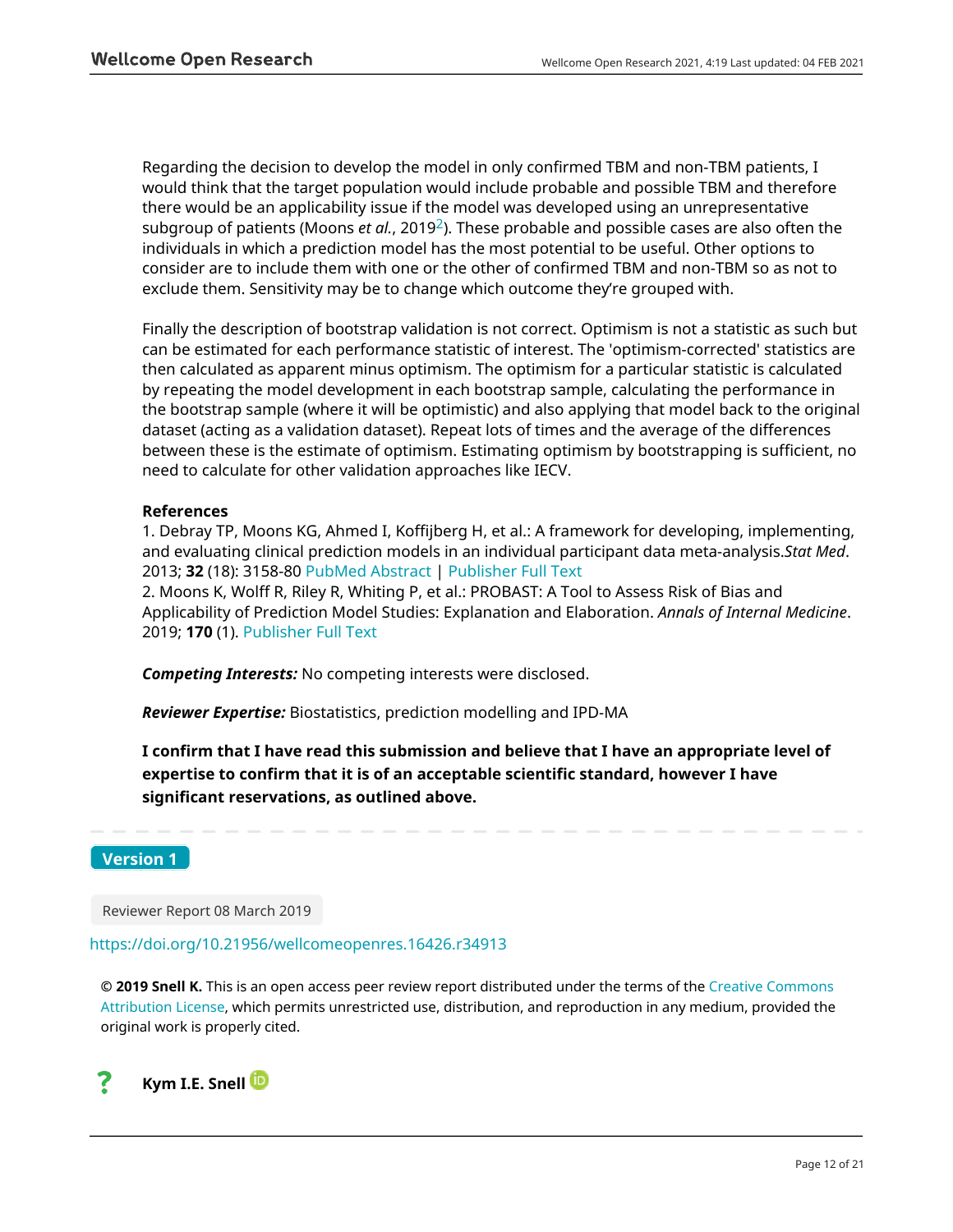Centre for Prognosis Research, School of Medicine, Keele University, Keele, UK

This is a clear and well-written protocol for a systematic review, collection of IPD and IPD metaanalysis for a new diagnosis model for TBM. I think the aim of the study and details relating to the systematic review part are clear, however I have a few comments/questions for clarity and reproducibility, mostly regarding what happens once IPD has been collected.

- 1. In the introduction the authors mention that case-mix can affect the predictive performance of a model and that big datasets can be used to examine the heterogeneity and improve the predictive performance. However, I don't think they really address this issue in the methods or say how they will use the IPD to try improve the performance. Heterogeneity in performance if the predictor effects are consistent suggests differences in case-mix that are not being captured by the predictors in the model. Unless additional variables that are thought to improve the model are included, how will this be addressed? Will the authors consider recalibrating the baseline risk to different populations for example?
- 2. For the risk of bias assessment, I suggest using items from PROBAST too (excluding the analysis domain) which has recently been published and relates to prediction modelling studies (Wolff *et al.*, 20[1](jar:file:/work/f1000research/webapps/ROOT/WEB-INF/lib/service-1.0-SNAPSHOT.jar!/com/f1000research/service/export/pdf/#rep-ref-34913-1)9<sup>1</sup>).
- 3. Have the authors considered how much data they would need to acquire to develop new prediction models for TBM e.g. any sample size calculations based on likely event rate and expected number of candidate predictors for consideration in the models, as a target to aim for?
- 4. In my experience, one of the biggest difficulties with IPD-MA like these is how different studies record different combinations of variables. Therefore, combining studies for model development can be very difficult and it may be necessary to prioritise certain variables (or combinations of variables) and use a subset of studies with those variables, hence my previous comment regarding sample size. Have the authors considered which variables are of particular interest and what they will do if these are not recorded in individual studies? How will IPD be selected for developing new models as it is unlikely to all be used?
- 5. How will missing data be handled? If imputing, will this be done within or across datasets?
- 6. It's not clear if one model will be developed or multiple models (using each of the different modelling approaches). If aiming for a single model, how will it be selected?
- 7. Bottom of page 5: I'm not sure what is meant by "Model development will initially be carried out using participants with either definite TBM or definitely not TBM. The model will then be applied to participants with possible TBM." Can the authors please clarify? Do they mean that possible TBM will be included in the definition of TBM?
- 8. I'm also not sure what is meant by "the training set will be calibrated to optimise the model coefficients for best predictive accuracy using AUC-ROC score" (Data synthesis, part 2)? By definition, the model will be calibrated to the development data and is therefore optimised to the data, which can lead to overfitting.
- 9. Will clustering by dataset be accounted for in the model development e.g. using a random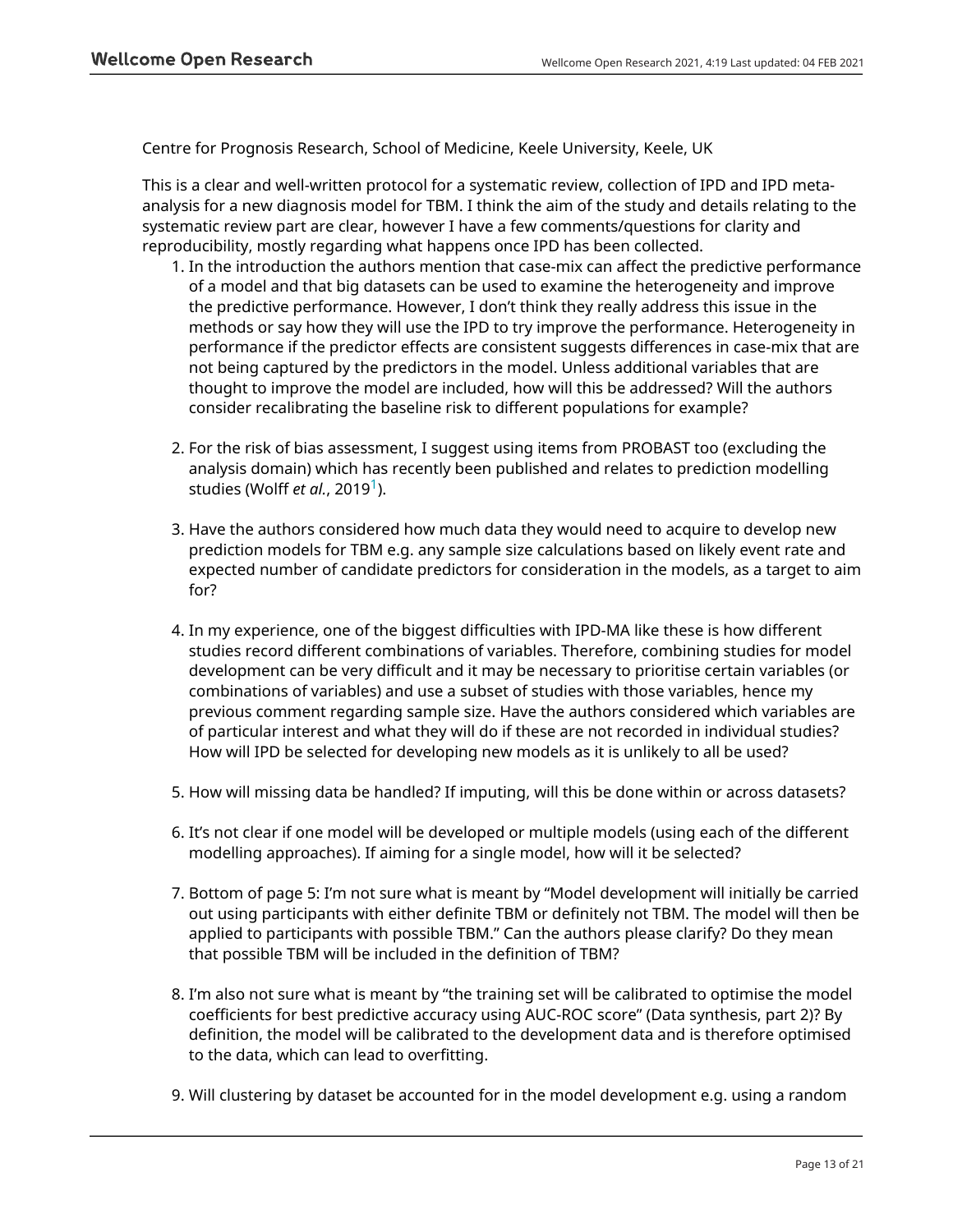intercept?

- Will calibration of the model be assessed? This is also likely to be heterogeneous in different 10. populations and therefore may need tailoring to different populations. In contrast, the AUC depends on the case-mix and will be lower in more homogeneous populations which doesn't mean the model doesn't work well.
- I don't see the point in splitting each dataset for development and validation, especially 11. when some studies are likely to be small (min. sample size of 10 so even fewer events). The internal-external cross-validation is a better approach as it still retains the external validation element and will help evaluate the heterogeneity in performance across datasets.
- 12. Have the authors considered the potential for optimism in model development, particularly if they have few events and small sample size overall? Will they consider shrinking the coefficients (in a regression modelling approach) to correct for optimism?
- 13. Data synthesis, part 3: What threshold will be selected to calculate measures of diagnostic test accuracy – will this be based on a predicted probability and pre-specified to avoid bias in using 'optimal' thresholds? I would also suggest evaluating calibration and discrimination as part of the internal validation.
- 14. I would suggest reporting according to the TRIPOD guidelines for the multivariable modelling (Collins *et al.*, 2015[2](jar:file:/work/f1000research/webapps/ROOT/WEB-INF/lib/service-1.0-SNAPSHOT.jar!/com/f1000research/service/export/pdf/#rep-ref-34913-2)).
- 15. I would caution against simply developing smart phone apps and web-based calculators unless the model demonstrates good predictive ability. Ideally it should be externally validated first before considering it as a tool for use in practice.

## **References**

1. Wolff RF, Moons KGM, Riley RD, Whiting PF, et al.: PROBAST: A Tool to Assess the Risk of Bias and Applicability of Prediction Model Studies.*Ann Intern Med*. 2019; **170** (1): 51-58 [PubMed Abstract](http://www.ncbi.nlm.nih.gov/pubmed/30596875) | [Publisher Full Text](https://doi.org/10.7326/M18-1376)

2. Collins GS, Reitsma JB, Altman DG, Moons KG: Transparent reporting of a multivariable prediction model for individual prognosis or diagnosis (TRIPOD): the TRIPOD statement.*BMJ*. 2015; **350**: g7594 [PubMed Abstract](http://www.ncbi.nlm.nih.gov/pubmed/25569120) | [Publisher Full Text](https://doi.org/10.1136/bmj.g7594)

## **Is the rationale for, and objectives of, the study clearly described?**

Yes

## **Is the study design appropriate for the research question?**

Yes

## **Are sufficient details of the methods provided to allow replication by others?**

Partly

## **Are the datasets clearly presented in a useable and accessible format?**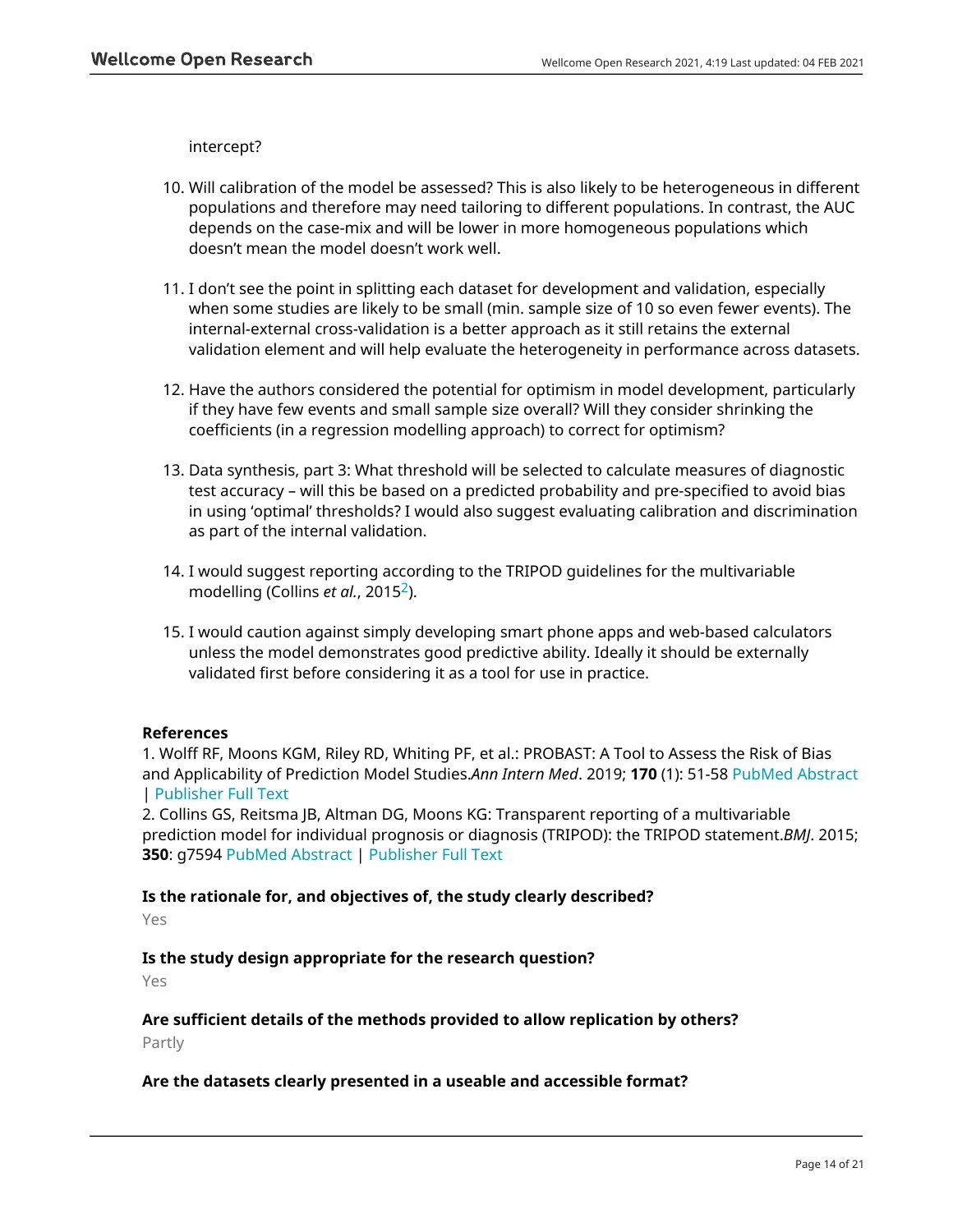Not applicable

*Competing Interests:* No competing interests were disclosed.

*Reviewer Expertise:* Biostatistics, prediction modelling and IPD-MA

**I confirm that I have read this submission and believe that I have an appropriate level of expertise to confirm that it is of an acceptable scientific standard, however I have significant reservations, as outlined above.**

### Author Response 21 Aug 2019

**Tom Boyles**, University of the Witwatersrand, Johannesburg, South Africa

We would like to thank Professor Snell for her very helpful comments.

Responses drafted by Anna Stadelman.

READ ME: **Comments from Professor Snell are in bold-type font**. My responses are below each comment.

**This is a clear and well-written protocol for a systematic review, collection of IPD and IPD meta-analysis for a new diagnosis model for TBM. I think the aim of the study and details relating to the systematic review part are clear, however I have a few comments/questions for clarity and reproducibility, mostly regarding what happens once IPD has been collected.**

**1. In the introduction the authors mention that case-mix can affect the predictive performance of a model and that big datasets can be used to examine the heterogeneity and improve the predictive performance. However, I don't think they really address this issue in the methods or say how they will use the IPD to try [to] improve the performance. Heterogeneity in performance if the predictor effects are consistent suggests differences in case-mix that are not being captured by the predictors in the model. Unless additional variables that are thought to improve the model are included, how will this be addressed? Will the authors consider recalibrating the baseline risk to different populations for example?**

The objective of assessing heterogeneity will be to ascertain case-mix variation among TBM cases and non-cases to inform model development. To begin, the contributing datasets will be reviewed for sample size, available predictors, and data completeness to inform the selection of a modelling approach. A descriptive analysis will be undertaken to understand similarities and differences between the contributing datasets. Participant characteristics and clinical features will be summarized for each contributing dataset and compared across datasets using chi-square, t-tests, or non-parametric methods as warranted. Then, we will formally evaluate case-mix variation and predictor heterogeneity via IPD meta-analysis using a logistic regression model with stratified intercepts for each study (99). Each TBM predictor will be rotated into the model individually to underscore the baseline predictive value of each in the different contributing datasets. We will also use this method to assess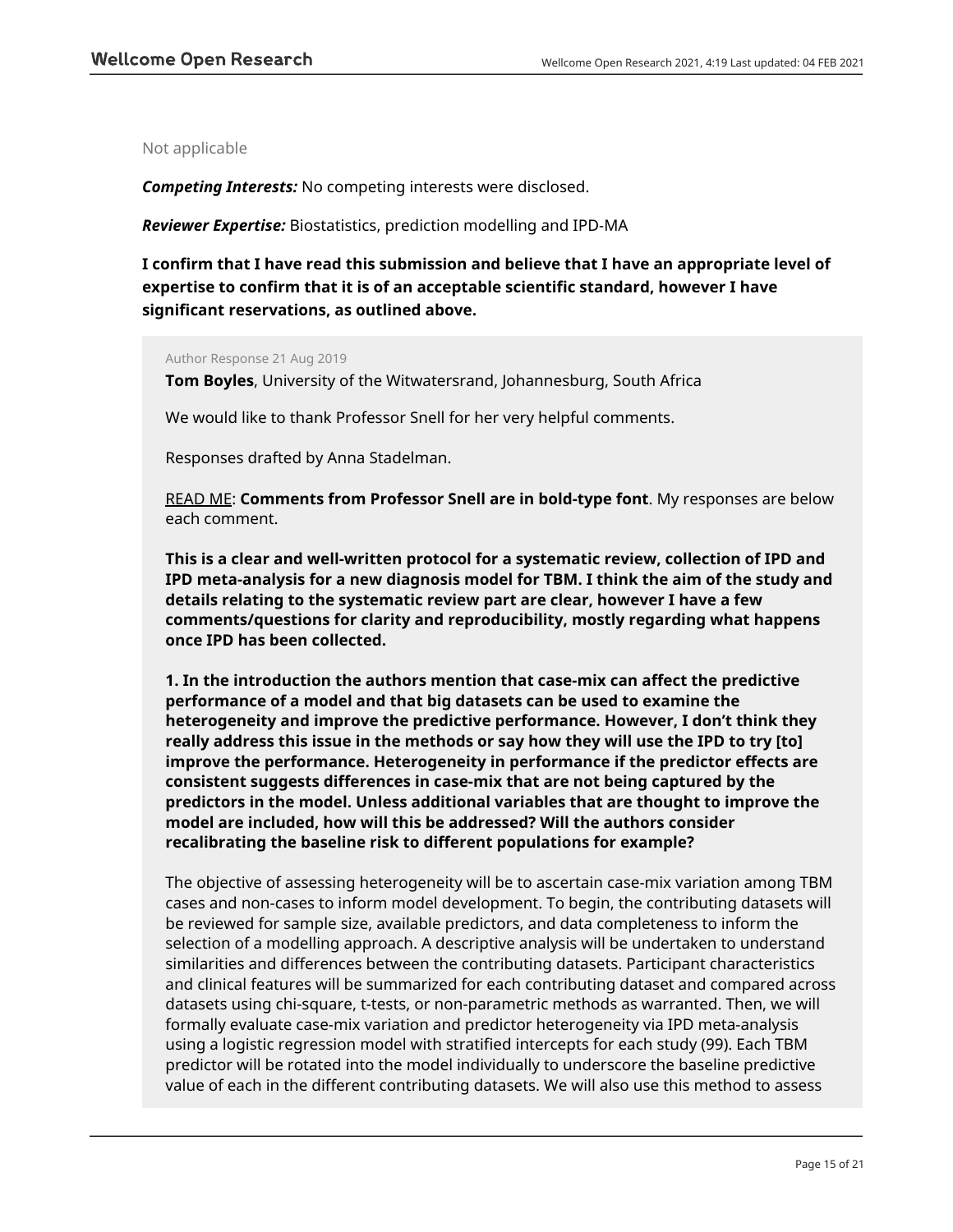predictor heterogeneity by HIV status, WHO region, and TB burden within each country. For both the informal (descriptive statistics) and formal (IPD meta-analysis) assessment of heterogeneity, predictor estimates and their uncertainty intervals will be used to determine relative significance as opposed to p-values. Uncertainty intervals for each predictor will indicate how reliable the predictor is in terms of its prediction value. Furthermore, looking at p-values will only assess statistical significance, which may not be clinically meaningful.

Subsequently, we will employ methods of model development that take into account the heterogeneity observed in the IPD meta-analysis. These methods include, but are not limited to, classification and regression trees, supervised and unsupervised machine learning, Latent component analysis, etc. There may be other sources of heterogeneity that become evident during model development which will also be included in the development of the clinical prediction rule.

## **2. For the risk of bias assessment, I suggest using items from PROBAST too (excluding the analysis domain) which has recently been published and relates to prediction modelling studies (Wolff** *et al.***, 2019[1](https://wellcomeopenresearch.org/articles/4-19/v1#rep-ref-34913-1)).**

Thanks for the recommendation.

## **3. Have the authors considered how much data they would need to acquire to develop new prediction models for TBM e.g. any sample size calculations based on likely event rate and expected number of candidate predictors for consideration in the models, as a target to aim for?**

Sample size is difficult to calculate in the context of developing a prediction model. However, the size of the development dataset and number of predictors in the final model have an impact on the statistical power to detect a difference in TBM case vs. non-TBM case. The greater the number of individual participants the more information we have to inform the development of the model, specifically the parameterization of the predictors and variability explained. More data (i.e. individual participants) better optimizes the individual predictors and has a better chance of capturing the variability in TBM case presentations. Ultimately, we will make every effort to acquire as many datasets as possible and limit the number of predictors to the ones that explain the most variability in TBM diagnosis.

**4. In my experience, one of the biggest difficulties with IPD-MA like these is how different studies record different combinations of variables. Therefore, combining studies for model development can be very difficult and it may be necessary to prioritise certain variables (or combinations of variables) and use a subset of studies with those variables, hence my previous comment regarding sample size. Have the authors considered which variables are of particular interest and what they will do if these are not recorded in individual studies? How will IPD be selected for developing new models as it is unlikely to all be used?**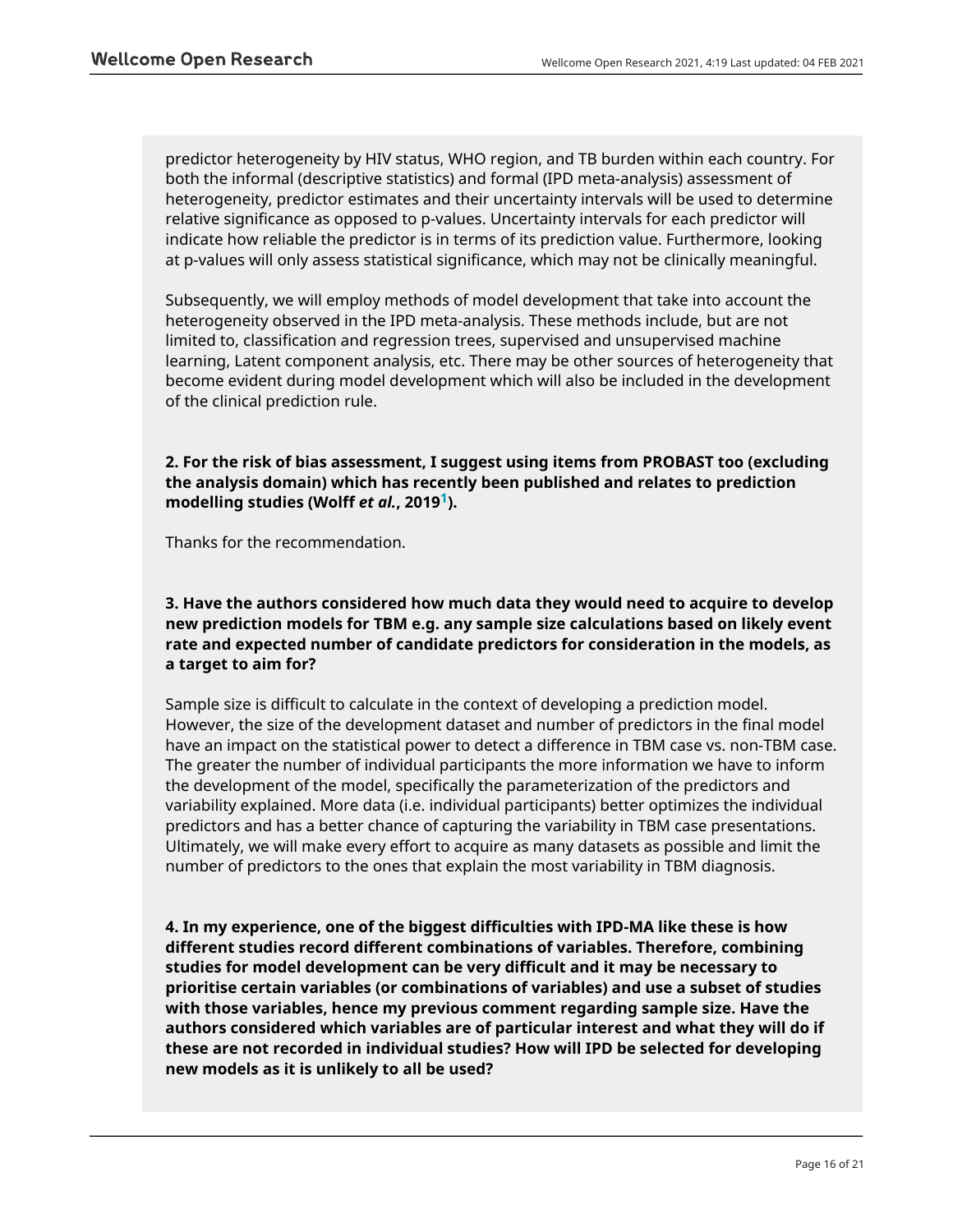We have included in the table which variables are of interest in the development of the model(s) (marked with an  $*$ ). We consider these variables to be the most important for model development and inclusion of data into model development will be contingent on the representation of these variables in the individual contributing datasets. We will conduct a sensitivity analysis with all the individual contributing datasets, regardless of variable inclusion, so as to assess any bias introduced into the model by excluding certain datasets.

## **5. How will missing data be handled? If imputing, will this be done within or across datasets?**

We will not impute any missing data. We will request all the diagnostic data available from investigators and any missingness on an individual level may ultimately end up excluding that particular individual from model development.

## **6. It's not clear if one model will be developed or multiple models (using each of the different modelling approaches). If aiming for a single model, how will it be selected?**

We will create multiple models with the development dataset and compare the fit across models via bootstrap, k-fold cross validation, and internal-external cross-validation.

## **7. Bottom of page 5: I'm not sure what is meant by "Model development will initially be carried out using participants with either definite TBM or definitely not TBM. The model will then be applied to participants with possible TBM." Can the authors please clarify? Do they mean that possible TBM will be included in the definition of TBM?**

The model(s) will be developed with confirmed TBM and non-TBM cases, and we will test the model(s) on probable and possible TBM cases as part of the sensitivity analysis.

**8. I'm also not sure what is meant by "the training set will be calibrated to optimise the model coefficients for best predictive accuracy using AUC-ROC score" (Data synthesis, part 2)? By definition, the model will be calibrated to the development data and is therefore optimised to the data, which can lead to overfitting.**

Sorry for the confusion. Suggested revision in Version 2.0 of the protocol.

## **9. Will clustering by dataset be accounted for in the model development e.g. using a random intercept?**

Yes, this will be the aim of the IPD meta-analysis. Each predictor of interest will be rotated into a model predicting TBM that has a random intercept for each contributing dataset. The aim of this will be to ascertain heterogeneity in predictor strength, which will be accounted for in the final model(s). However, the overall aim is to develop a model(s) that accounts for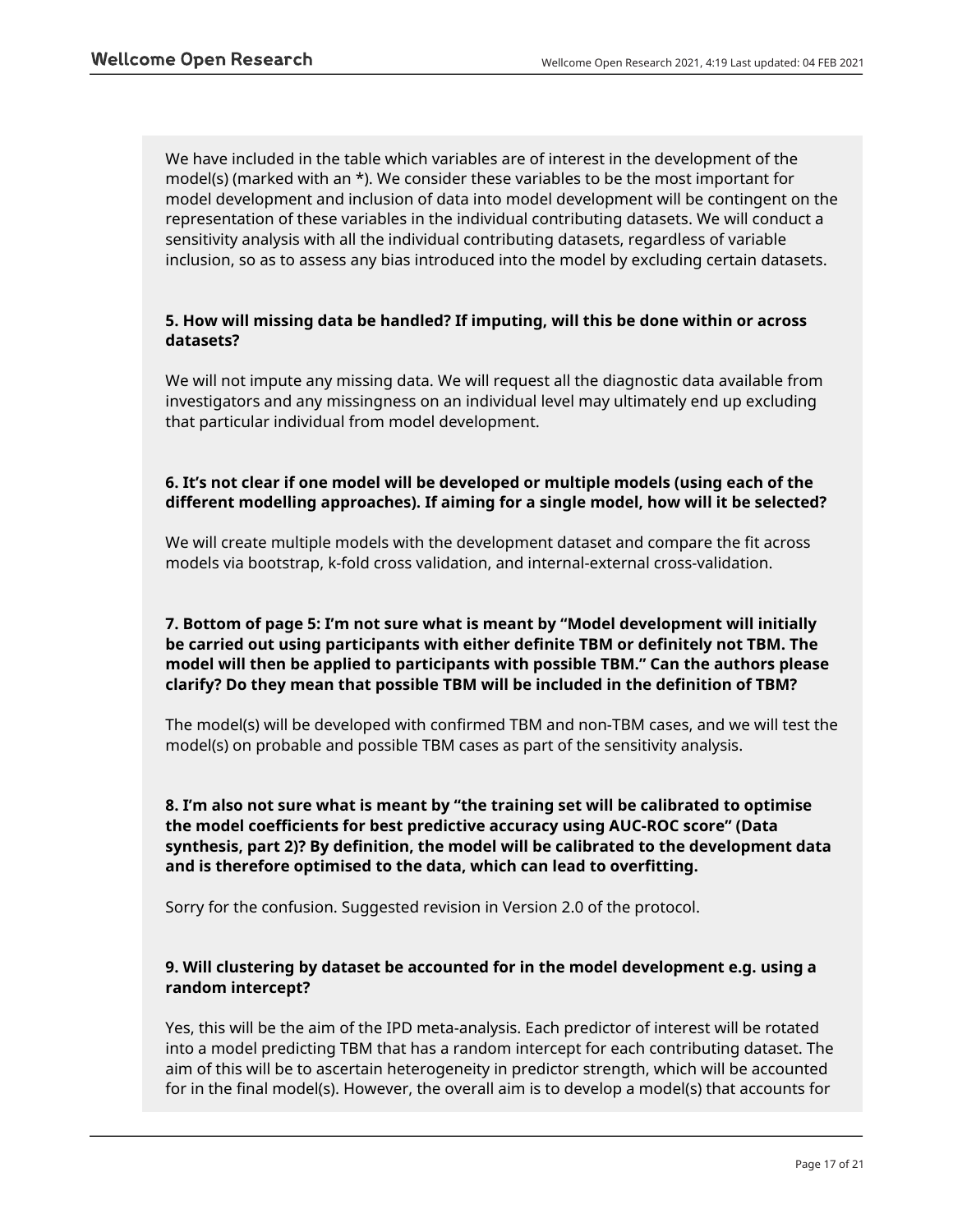heterogeneity by region, HIV status, and other known causes of heterogeneity in TBM cases. Therefore, we are hoping that including these predictors in the final model(s) will account for most of the variation in predictor strength that may be introduced by individual contributing datasets.

**10. Will calibration of the model be assessed? This is also likely to be heterogeneous in different populations and therefore may need tailoring to different populations. In contrast, the AUC depends on the case-mix and will be lower in more homogeneous populations which doesn't mean the model doesn't work well.**

Yes, model(s) calibration will be assessed and you bring up important points about the metrics for calibration and discrimination.

**11. I don't see the point in splitting each dataset for development and validation, especially when some studies are likely to be small (min. sample size of 10 so even fewer events). The internal-external cross-validation is a better approach as it still retains the external validation element and will help evaluate the heterogeneity in performance across datasets.**

Agreed. We will revise our internal validation approach to include bootstrap, crossvalidation (k-fold), and internal-external validation. Bootstrap validation tells us more about the validity of predictor variable selection in algorithm development, which is useful for assessing how well our predictors assess TBM diagnosis within different samples. Simulations have demonstrated that bootstrap is the best approach to internal validation as it appropriately reflects all sources of model uncertainty, especially in predictor variable selection (113). We will then utilize a k-fold cross-validation approach to assess the validation of the model approach and accuracy of model fit. The resulting c-statistic will convey overall model optimism and accuracy of model fit. The predictive model(s) will be further validated using 'internal-external cross-validation', which is a multiple validation approach that accounts for multiple studies by rotating which are used toward model development and validation (99).

**12. Have the authors considered the potential for optimism in model development, particularly if they have few events and small sample size overall? Will they consider shrinking the coefficients (in a regression modelling approach) to correct for optimism?**

High optimism, indicative of overfitting, can be corrected via shrinkage and we will consider this approach if overfitting is evident. However, we do not anticipate that we will encounter overfitting due to the data reduction step described in Version 2.0 of the protocol.

**13. Data synthesis, part 3: What threshold will be selected to calculate measures of diagnostic test accuracy – will this be based on a predicted probability and pre-**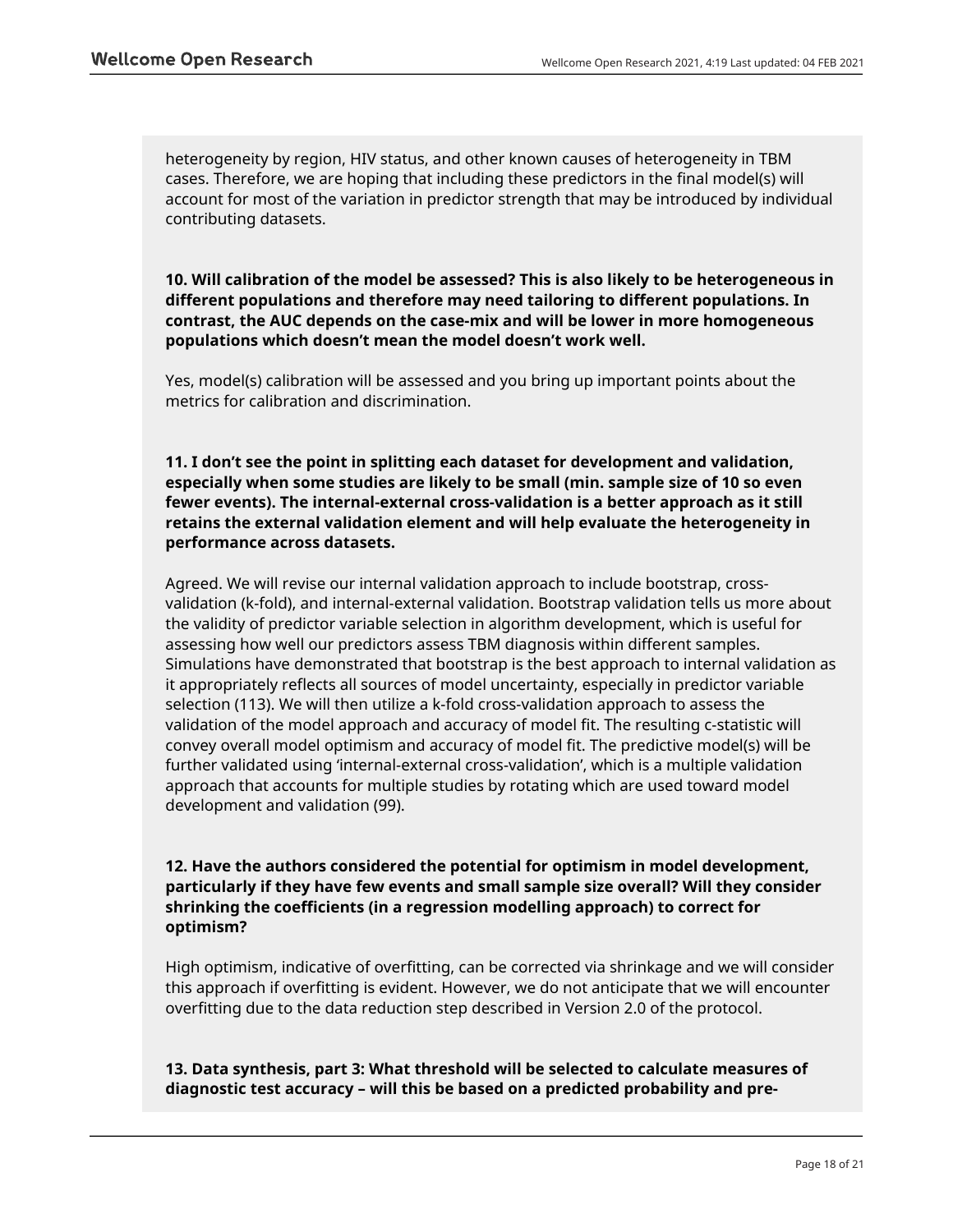## **specified to avoid bias in using 'optimal' thresholds? I would also suggest evaluating calibration and discrimination as part of the internal validation.**

We will assess optimism, calibration, and discrimination as part of the internal validation approach and have discussed this process further in Version 2.0 of the protocol. As for determining a pre-specified predictive threshold for defining TBM versus not, there is little information in the literature to inform an appropriate cutoff for TBM. Prior prediction models have used ROC curve to determine an optimal cutoff. Furthermore, this is the first study to include data from different populations world-wide. As such it is difficult to prespecify the optimal predictive cutoff.

## **14. I would suggest reporting according to the TRIPOD guidelines for the multivariable modelling (Collins** *et al.***, 2015[2](https://wellcomeopenresearch.org/articles/4-19/v1#rep-ref-34913-2)).**

Great! Thanks for the recommendation.

## **15. I would caution against simply developing smart phone apps and web-based calculators unless the model demonstrates good predictive ability. Ideally it should be externally validated first before considering it as a tool for use in practice.**

Absolutely agree. Developing an application and/or website calculator is our end goal, but the step to getting there includes further external validation.

## **References**

1. Wolff RF, Moons KGM, Riley RD, Whiting PF, Westwood M, Collins GS, Reitsma JB, Kleijnen J, Mallett S, PROBAST Group†: PROBAST: A Tool to Assess the Risk of Bias and Applicability of Prediction Model Studies.*Ann Intern Med*. 2019; **170** (1): 51-58 [PubMed Abstract](http://www.ncbi.nlm.nih.gov/pubmed/30596875) | [Publisher](https://doi.org/10.7326/M18-1376) [Full Text](https://doi.org/10.7326/M18-1376)

2. Collins GS, Reitsma JB, Altman DG, Moons KG: Transparent reporting of a multivariable prediction model for individual prognosis or diagnosis (TRIPOD): the TRIPOD statement.*BMJ*. 2015; **350**: g7594 [PubMed Abstract](http://www.ncbi.nlm.nih.gov/pubmed/25569120) |[Publisher Full Text](https://doi.org/10.1136/bmj.g7594)

## *Competing Interests:* None

Reviewer Report 05 February 2019

## <https://doi.org/10.21956/wellcomeopenres.16426.r34749>

**© 2019 Garg R.** This is an open access peer review report distributed under the terms of the [Creative Commons](https://creativecommons.org/licenses/by/4.0/) [Attribution License](https://creativecommons.org/licenses/by/4.0/), which permits unrestricted use, distribution, and reproduction in any medium, provided the original work is properly cited.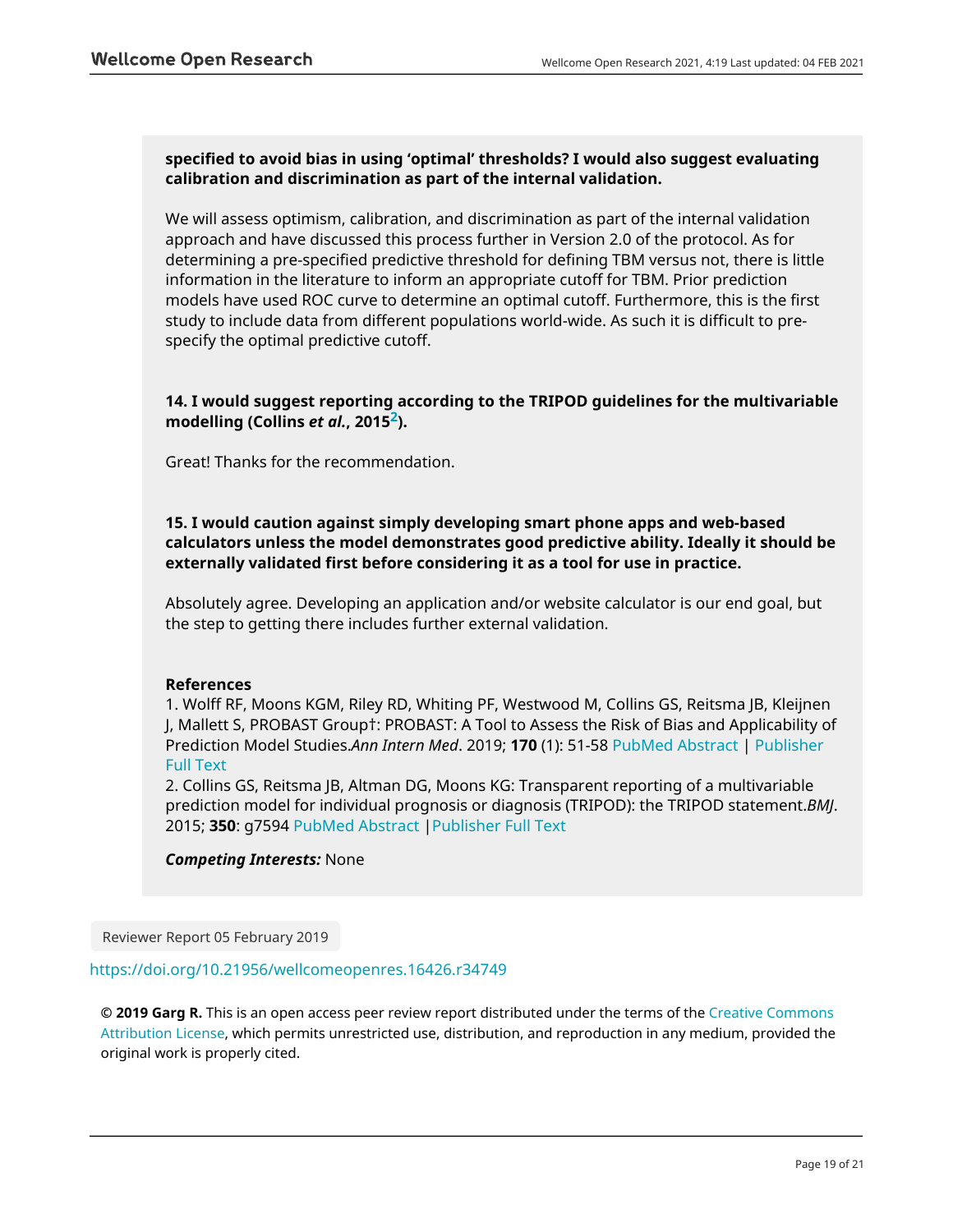## **Ravindra Kumar Garg**

Department of Neurology, King George's Medical University, Lucknow, Uttar Pradesh, India

I read with interest the protocol that aims to identify and validate a set of clinical predictors that accurately identify patients with definite tuberculous meningitis and absence of tuberculous meningitis. Conventionally, microscopy for acid-fast bacilli, commercial nucleic acid amplification test for *Mycobacterium tuberculosis* or mycobacterial culture of cerebrospinal fluid, are the tests that are used to bacteriologically confirm the diagnosis of tuberculous meningitis.

In developing countries and countries with a very high tuberculosis burden, tuberculous meningitis is encountered very frequently. Tuberculous meningitis is the commonest CNS infection seen in Neurology and Medicine indoors. Facing resource constrains, we always have to rely on clinical, imaging and cerebrospinal fluid parameters. Despite constrains, we are able to make reliable diagnosis of tuberculous meningitis most of the time. Our classical teaching points, to diagnose tuberculous meningitis, are often accurate. With a clinical diagnosis of meningitis along with characteristic cerebrospinal fluid findings help in making reasonable and prompt diagnosis enabling to start antituberculosis treatment with confidence. Raised cerebrospinal fluid lymphocyte count and markedly raised protein are characteristically seen in tuberculous meningitis.

Certain clinical signs are very specific to tuberculous meningitis. For example, sixth nerve involvement and vision loss in points towards a basal meningeal involvement and tuberculous meningitis. Other cranial nerve involvements are very infrequent. In patients with multiple cranial nerve palsies, fungal infection and a malignancy are more likely possibilities. As per observation, headache and fever are often not dominant features, and they are never presenting features. Similarly, neck rigidity may not be present in many patients. In cryptococcal meningitis, severe and dominant headache may be a presenting feature. Presence of extrapyramidal movements is a rare manifestation of tuberculous meningitis in adults. Extrapyramidal movements are more frequent in children.

Computed tomographic findings, if present, are quite characteristic of tuberculous meningitis. Basal exudates along with hydrocephalus with or without tuberculoma and periventricular infarcts indicates tuberculous meningitis and differential diagnosis option are then limited. A search for spinal cord involvement, we believe, if present, add to the diagnostic accuracy. A combination of optochiasmatic arachnoiditis and spinal lumbo-sacral arachnoiditis, in my opinion, is probably as accurate as bacteriological confirmation. Demonstration of paradoxical reaction, if present, also helps us in substantiating the reliable diagnosis of tuberculous meningitis.

Tuberculous meningitis, frequently, is a manifestation of more disseminated tuberculosis. Search for other sites of involvement often help us establishing clinical diagnosis. For example, ordinary X-ray chest shows additional pulmonary involvement. Many cases surprisingly show asymptomatic military tuberculosis. Lymph adenopathy and spinal vertebral tuberculosis are also seen in many cases.

Diagnostic caution is exercised in elderly patients and HIV infected patients. In these two groups, there are high chances of alternative diagnosis. We routinely perform tests with India ink preparation and detection of malignant cells. Still, distinctive features of tuberculous meningitis help in diagnosis of tuberculous meningitis in these two populations as well. Aspergillosis has a